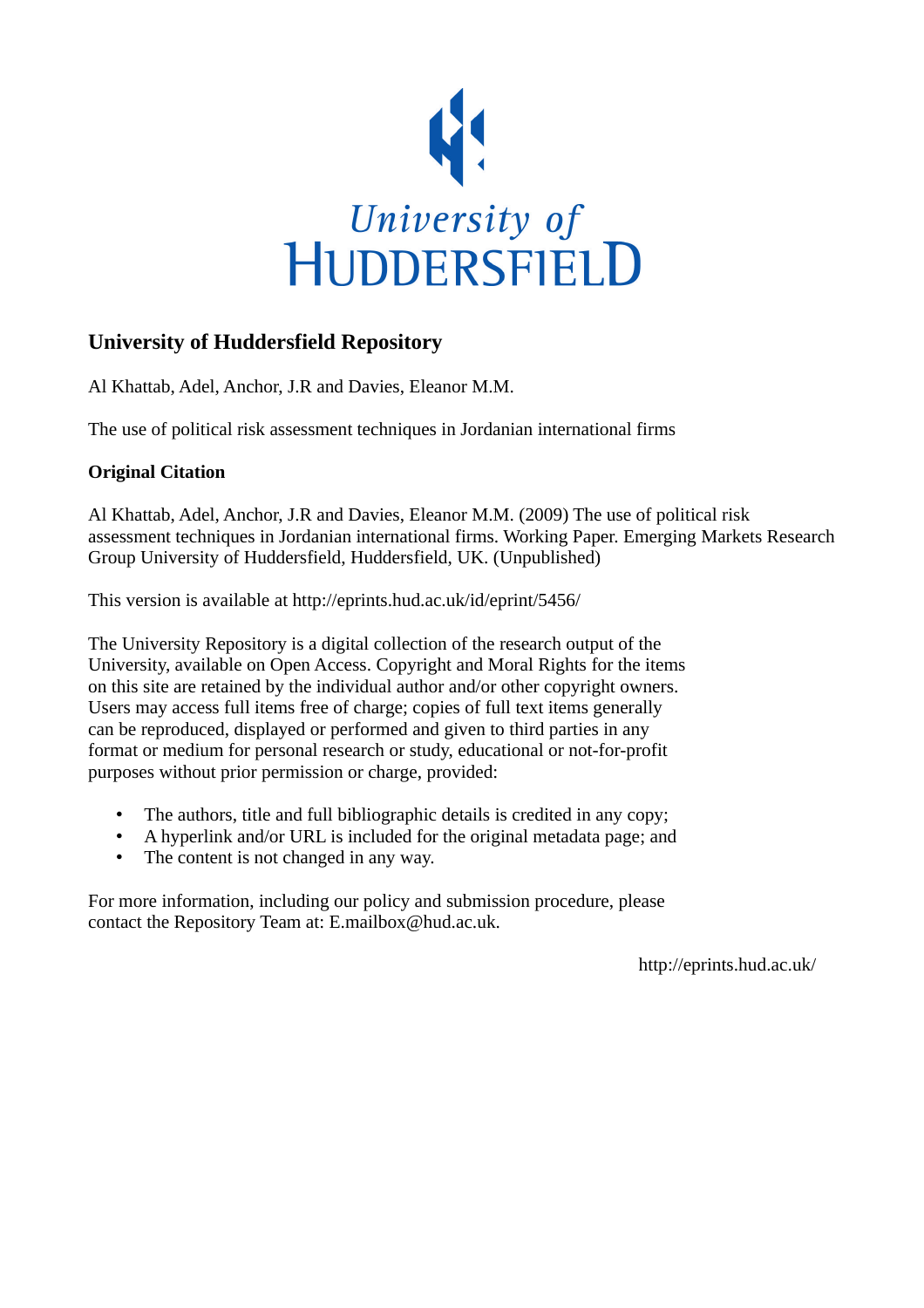EMERGE Working Paper 09/03

## **The use of political risk assessment techniques in Jordanian international firms**

**Adel Al Khattab**  Al-Hussein Bin Talal University, Jordan

> **John R Anchor**  University of Huddersfield

> **Eleanor M M Davies**  University of Huddersfield

> > Contact information

j.r.anchor@hud.ac.uk +44 (01) 1484 472462

## **Emerging Markets Research Group**

The Business School University of Huddersfield Queensgate Huddersfield HD1 3DH United Kingdom

© The author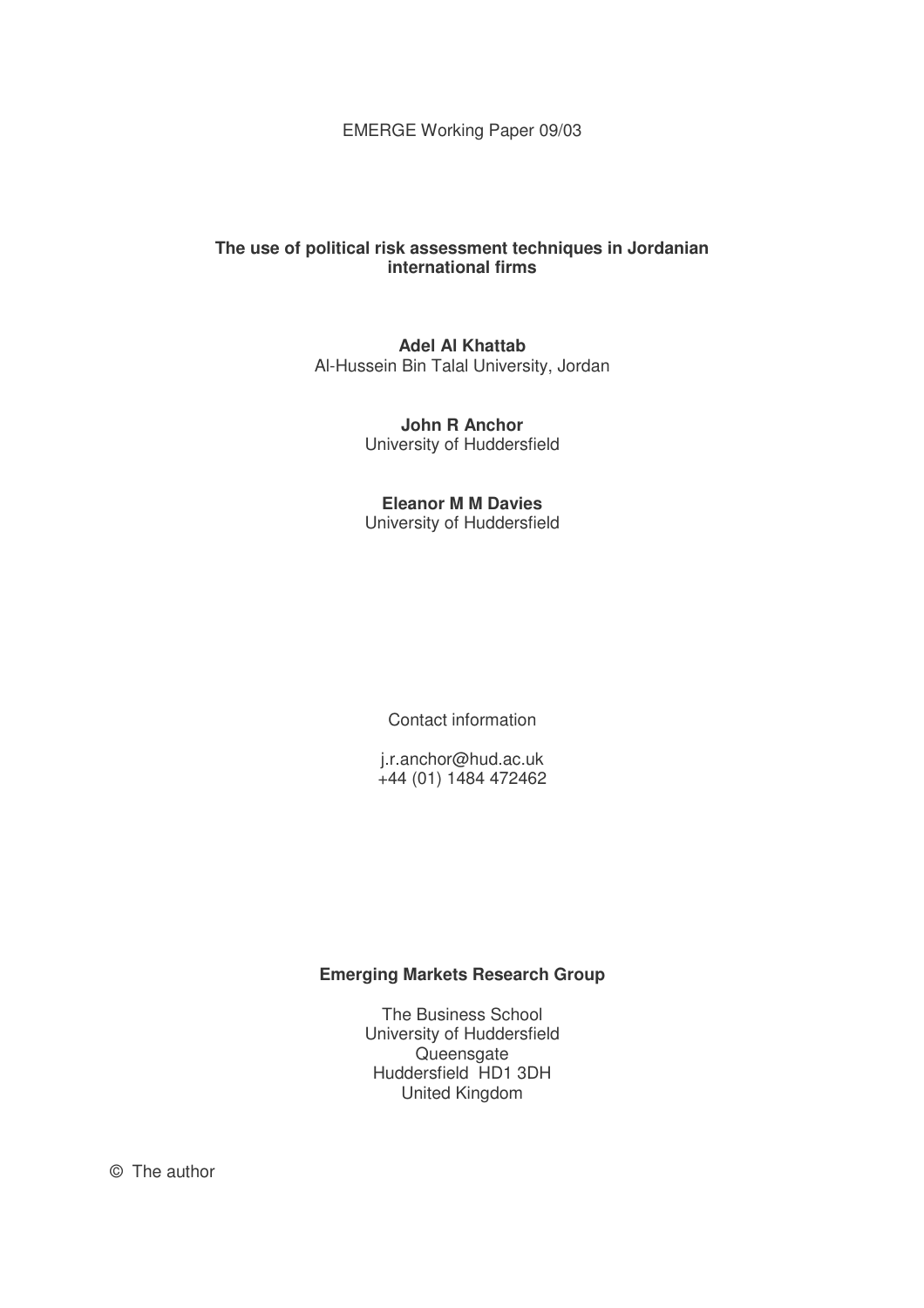# **THE USE OF POLITICAL RISK ASSESSMENT TECHNIQUES IN JORDANIAN INTERNATIONAL FIRMS**

## **EXECUTIVE SUMMARY**

The aim of this research was to describe and explain the use of techniques of political risk assessment (PRA) in Jordanian international firms.

The research identified the extensive use of qualitative PRA techniques due to their flexibility, simplicity and low cost. Quantitative techniques, on the other hand, were used by only a minority of respondents.

In any event, Jordanian international firms believe that official data is subject to censorship and is therefore not reliable. This undermines the efficiency of using highly sophisticated quantitative techniques.

## **KEYWORDS:**

Political risk ; techniques; Jordan; international business

## **1. INTRODUCTION**

Political risk studies have focused mostly on developed countries. There has been much less effort directed to the subject in developing countries. Although Jordan is viewed as one of the major players in the economically and politically volatile Middle East region (Elkak, 2003; Anchor *et al*. 2006), few studies of political risk have been undertaken. This paper reports on the first piece of research on political risk assessment (PRA) to be carried out in Jordan. This research is also one of the first attempts to gain an insight into the PRA techniques used by international firms based in developing countries.

There have been a number of studies of the business environment in Jordan and other Middle East countries which have dealt with issues which are either associated with or which contribute to political risk (eg. Hassan, Maroney, El-Sady and Telfah, 2003; Abumustafa,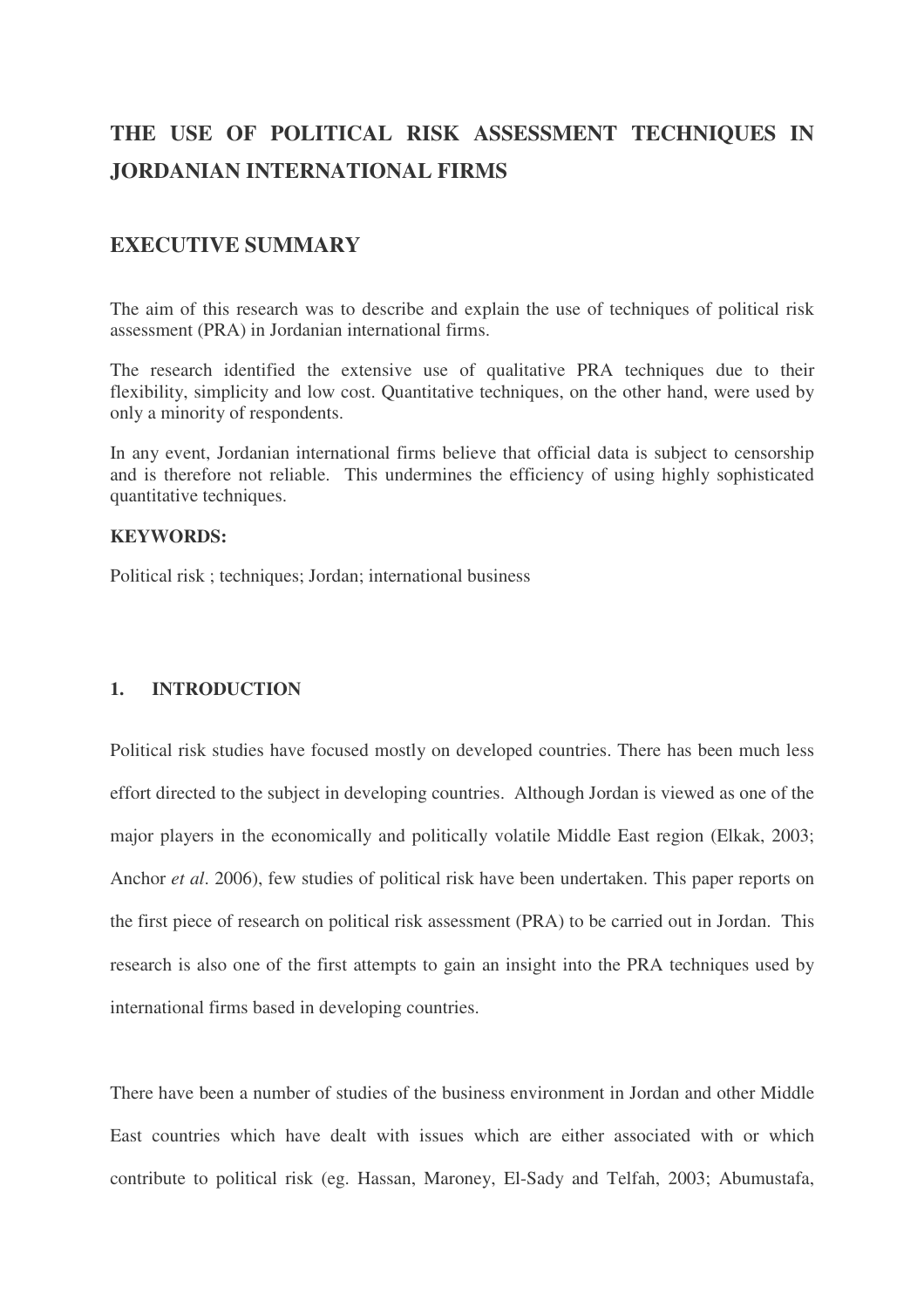2007; Bilson, Brailsford and Hooper, 2002). However none of these studies has examined either the manifestation or causes of political risk assessment in either Jordan or the Middle East as a whole.

Jordan has relatively few national resources, unlike some of its neighbours. This partly explains why, in spite of its relatively small population (6 million), it has suffered from high unemployment and extensive poverty in recent years (Knowles, 2005). Nevertheless the country has remained politically stable. The King acts as both Head of State and Executive Head of Government and there is a functioning, although weak, Parliament and also a weak civil society (Icon Group International, 2000; Wiktorowicz, 2002). This benevolent/authoritarian system of rule has lead to a certain degree of self censorship and doubts about the reliability of official statistics (Business Monitor International, 2008). The political risks which face Jordanian firms are the same as those which affect all firms in the Middle East region, especially the challenges arising from under-development, as well as terrorism. Jordan specific political risks tend to have their origins in economics rather than in politics per se and are lower than in many other Middle East countries (Economist Intelligence Unit, 2004).

The purpose of this research is to study the analysis of political risk within the Jordanian context and to describe and explain the use of techniques of political risk assessment (PRA) within the target population of Jordanian international firms (ie firms which are based in Jordan but which operate internationally). Comparison is made with earlier studies which also investigated firms from one nationality operating in different countries. This research also seeks to explain the reasons for divergent approaches to political risk assessment (PRA) by examining a number of firm-specific characteristics.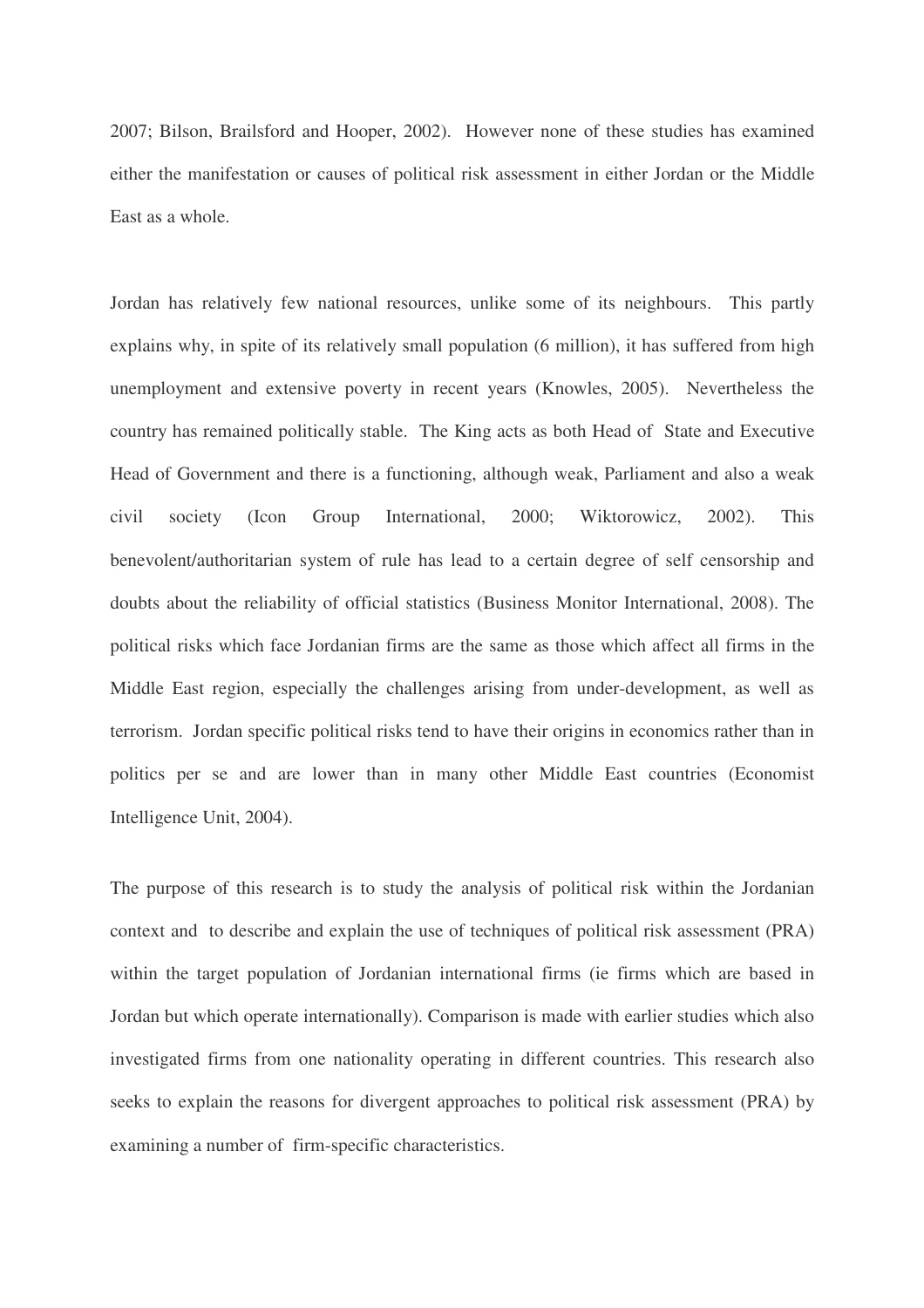In line with this aim, a survey strategy was chosen in order to describe and verify the relationship between the assessment techniques used and certain firm-specific characteristics. This approach is in line with earlier studies (e.g. Blank *et al*., 1980; Kobrin, 1982; Rice and Mahmoud, 1990; Stapenhurst, 1992a; Stapenhurst, 1992b; Pahud De Mortanges and Allers, 1996; Yazid, 2001; Hood and Nawaz, 2004).

## **2. LITERATURE REVIEW**

#### **2.1 Political Risk and Political Risk Assessment**

There is little consensus in the literature on a suitable definition of political risk. Indeed the concept has proved troublesome for both academics and corporate decision makers. In part this is due to the fact that it is both susceptible to subjective interpretation and is also hard to quantify (Bach, 2005). It also arises from the fact that political risks are very diverse and can be difficult to categorise. Political risk is a term therefore which may carry very different connotations for different firms and indeed for different people within the same firm (Burmester, 2000; Wilkin and Zonis, 2000).

Nevertheless there are two main approaches which have been adopted to this question. The first of these defines political risk in terms of government interference with business operations. The word 'interference' is of course value laden and has a negative connotation (Kobrin, 1981a). More generally this approach can be considered to relate to a change in the 'rules of the game' for business arising from government action (Butler and Joaquin, 1998). However, the emphasis in this approach on government actions may be too narrow given the complexities associated with modern international business activities. Indeed it may distract attention from other sources of political risk (Alon and Martin, 1998; Hood and Nawaz, 2004).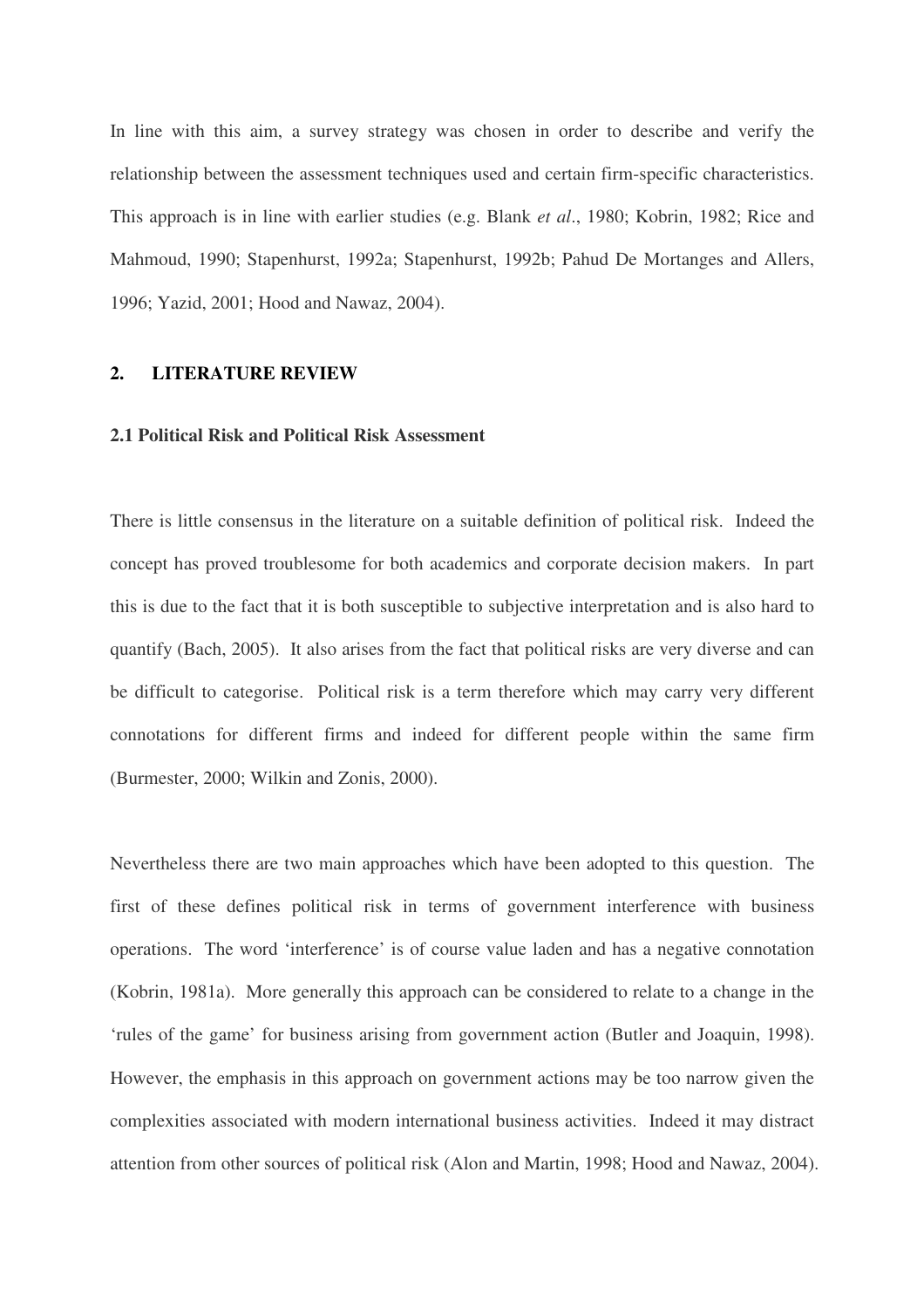Even the assumption that government interference will have negative consequences is disputable (Shapiro, 2003; Hood and Nawaz, 2004; Stosberg, 2005).

The second approach therefore considers that political risk relates to any political or societal events affecting a firm, particularly those operating in an international context (Kennedy, 1988; Howell, 2001; Zarkada-Fraser and Fraser, 2002). Howell's (2001, p 4) definition is representative of this approach and will be used in this study: "the possibility that political decisions or political and societal events in a country will affect the business climate in such a way that investors will lose money or not make as much money as they expected when the investment was made".

Political risk has been considered as one of the most important risks for firms engaged in international business activities (Hood, 2001; Howell, 2001; Wilkin, 2001; Minor, 2003; Zerakli, 2003; Brink, 2004; Hood and Nawaz, 2004; Kettis, 2004; Nawaz and Hood, 2005; Oetzel, 2005; Stosberg, 2005; Tsai and Su, 2005; Wade, 2005). Indeed Henisz and Zelner (2003) estimated that different types of political risk cost the largest international firms about US\$24 billion in lost revenue in 1998 alone. However, the overall cost of risk in international investment rarely includes the cost of political risks due to a lack of awareness of all the components of risk (Brink, 2004).

Nevertheless, political risk can be managed (Burmester, 2000; Hood and Nawaz, 2004; Nawaz and Hood, 2005). There is a growing body of literature which suggests that political risk assessment (PRA) can help decision-makers avoid or decrease the chance of both property and income losses via the use of appropriate management tools and techniques (Burmester, 2000; Wilkin, 2001; Minor, 2003; Shapiro, 2003; Stosberg, 2005; Fitzpatrick,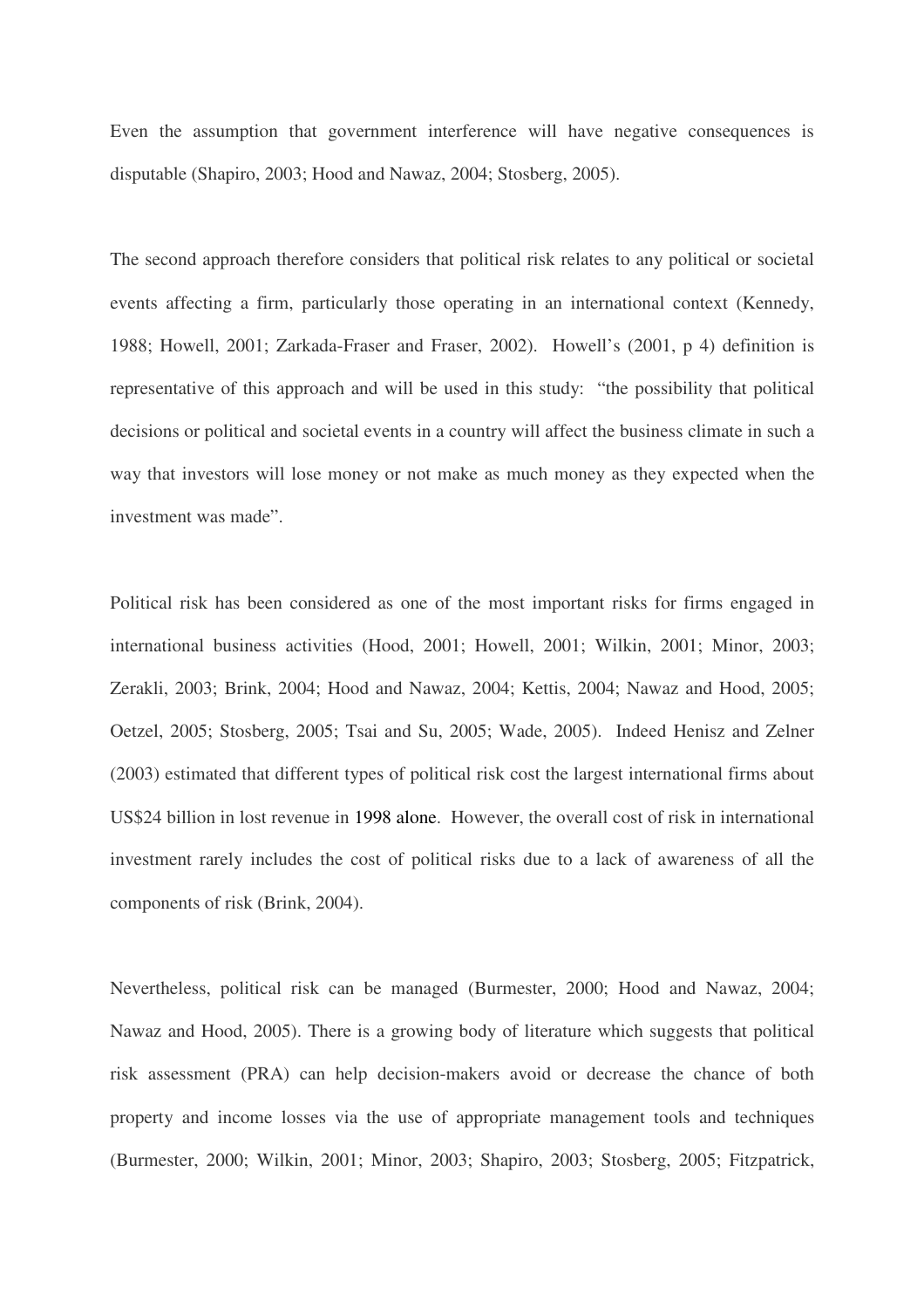2005). Indeed, assessing political risk is important to international firms if they are not only to survive but also to prosper (Daniell, 2000; Brink, 2004 and Kettis, 2004). In this context, political risk assessment (PRA) will be defined therefore as the process of analysing and evaluating political risk while undertaking (international) business activities.

Political risk assessment (PRA) first became a recognisable field of interest and practice during the early 1970s. The field gained in importance after the overthrow of the Shah of Iran in 1979 and the sudden transformation of Iran into an Islamic republic (Subramanian *et al*., 1993). International firms in Iran suffered both from the expropriation of assets (property loss) and from the imposition of Islamic economic concepts in the management of Iran's societal system (income loss). This sudden transformation of Iran, coupled with the oil price shock in the early 1970s (Brink, 2004), as well as the Iran-Iraq war in the early 1980s (Kearns, 1997), resulted in an increase in the attention paid to political risk in international business and in the development of political risk assessment techniques (Howell and Chaddick, 1994). Another significant development in the history of PRA was the end of the Cold War, when levels of nationalisation began a rapid decline and private investment increased significantly (Stosberg, 2005). Foreign direct investment also increased despite it being subject to host-government, host-society and interstate risks (Kettis, 2004). Nevertheless, although the literature on political risk dates back nearly forty years (Robock, 1971), the field of political risk assessment remains relatively immature and so its content and assessment techniques are 'still work in progress' (Brink, 2004, p3).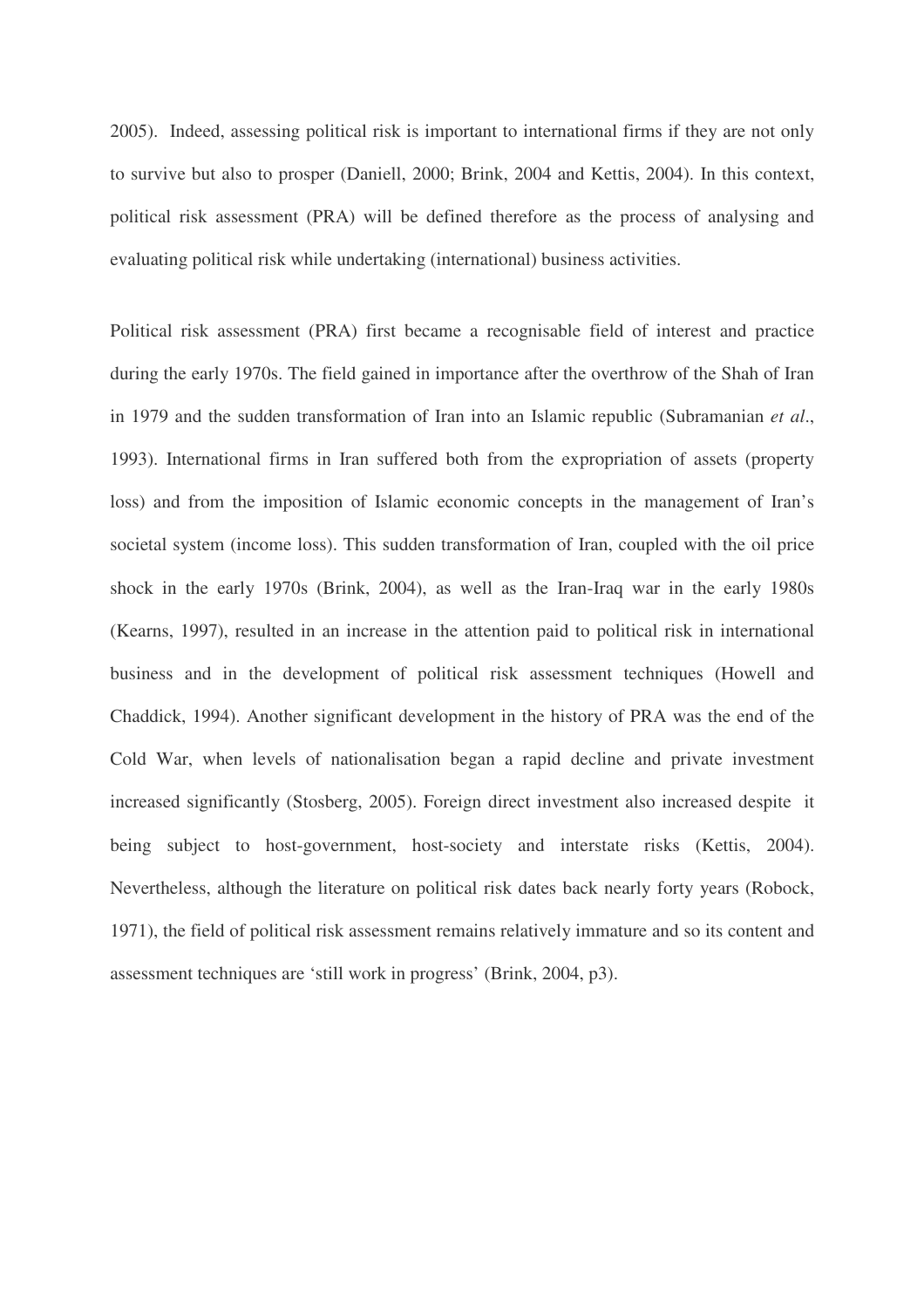#### **2.2 Techniques of Political Risk Assessment**

A review of the PRA literature suggests that there are different means of classifying political risk assessment techniques. Waring and Glendon (2001) distinguish between heuristic and scientific approaches: the heuristic approach is qualitative and subjective, relying on individuals' collective judgement, while the scientific approach includes quantitative modelling and requires formal training in mathematics.<sup>i</sup> Kennedy (1987), Brink (2004) and Kettis (2004) distinguish between qualitative and quantitative PRA techniques. On the other hand, Kobrin (1981b) classified PRA techniques in terms of their degree of systematisation; that is, the degree of formalisation of the assessment methodology. Kobrin (1981b, p. 256) stated that a 'systematic methodology involves explicit' assessment while implicit assessment 'relies on the mental process' of the assessor and is difficult to replicate.

So – called qualitative approaches can be divided into five main techniques: judgement and intuition of managers; scenario development; expert opinion; standardised checklist; Delphi technique (Rice and Mahmoud, 1990; Subramanian et al, 1993; Wyper 1995; Pahud de Mortanges and Allers, 1996). The first technique is 'judgement and intuition of managers'. In this technique, a manager undertakes an assessment which relies intuitively on her or his competency. Local leaders, officials and business people are contacted in order to assess a political risk (Jain, 1990). The main drawback of such a technique, according to Kobrin (1981a), is that it is inherently subjective and biased in nature. Despite this drawback, previous empirical studies have shown the judgement of managers to be the most commonly used technique within Canadian firms (Rice and Mahmoud, 1990) and Dutch firms (Pahud De Mortanges and Allers, 1996) and the second most commonly used technique within US firms (Subramanian *et al*., 1993). Furthermore, the technique was considered to be the most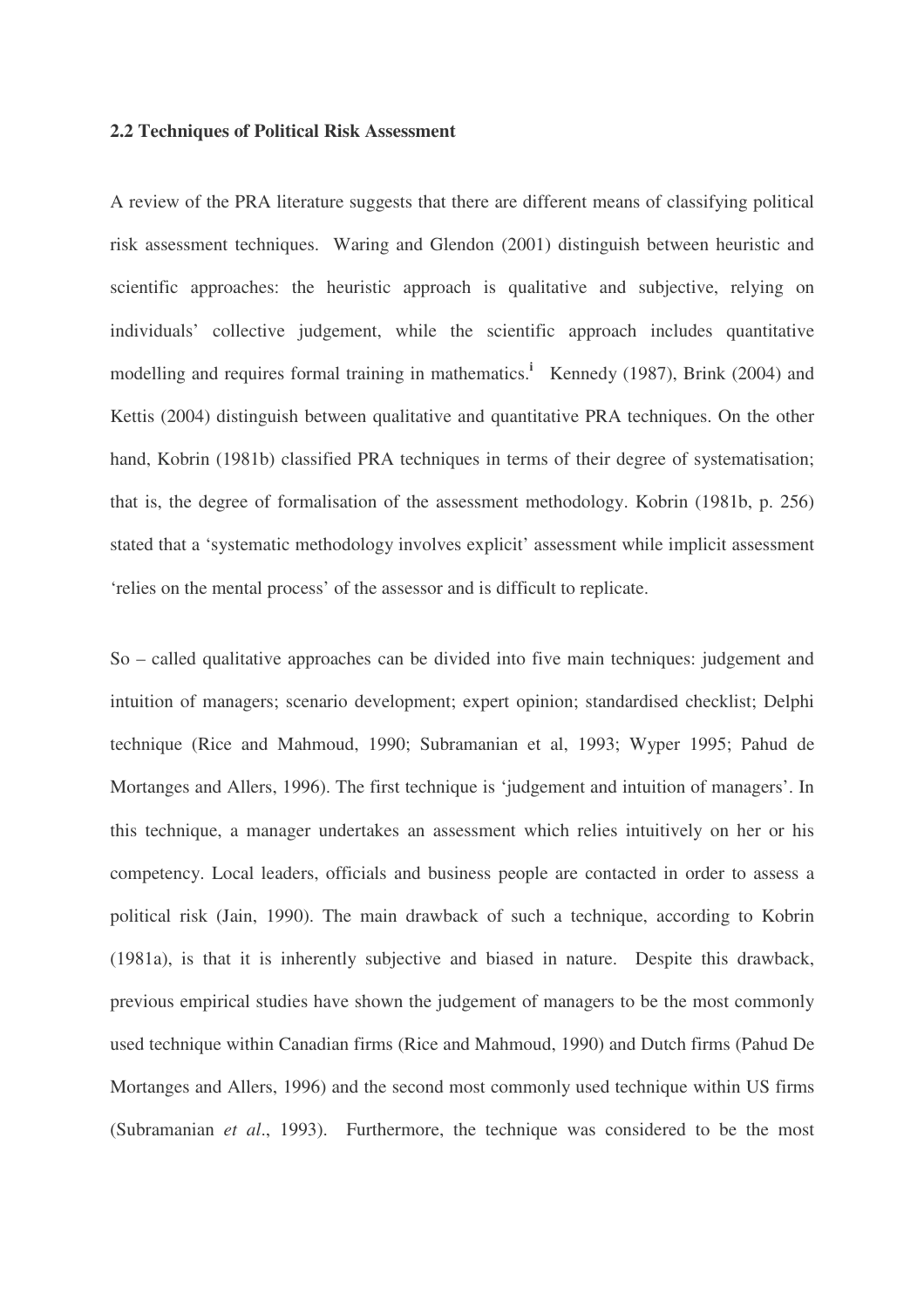successful by respondents in US (Hashmi and Baker, 1988), Canadian (Rice and Mahmoud, 1990) and Turkish studies (Demirbag and Gunes, 2000).

The second qualitative technique is that of scenario development. According to Brink (2004), scenario development is qualitative in nature and is a well-known and widely accepted technique of identifying key political risks as well as opportunities. Scenario development relies on imagining the future rather than extrapolating from the past (Levinsohn, 2002). Flanagan and Norman (1993) stated that the technique is flexible; thus, increasing its popularity. Brink (2004), building on previous research, indicated that the major procedural steps in the preparation of scenarios include the central concerns of the users of the scenario: a) identifying the factors that are likely to have the most important influences on these central concerns in the future; b) analysing the important factors; c) assessing the importance and the uncertainty of these factors for the central concerns; d) selecting the scenario logics - the main theme or assumptions around which the scenarios are to be constructed; e) developing the scenarios, usually in the form of narratives that present a probable sequence of events; f) analysing the impact of the scenarios on the key concerns with which the process began; and g) analysing the implications for policy. According to Flanagan and Norman (1993), a common approach is to develop three different scenarios representing a pessimistic, an optimistic and a most likely outcome. An example of a scenario development would be a potential US attack on Iran and the scenario would be built according to the effect of such events on the international firms operating there. Scenario development was one of the most common techniques used within the Canadian, US, UK and Dutch firms reported on above.

The third technique is 'expert opinion'. Unlike the judgement and intuition of managers, expert opinion (also known as *old hand*) relies on outside consultants, who are experts from a certain area or country, to assess political risk. The technique relies on valuable multiple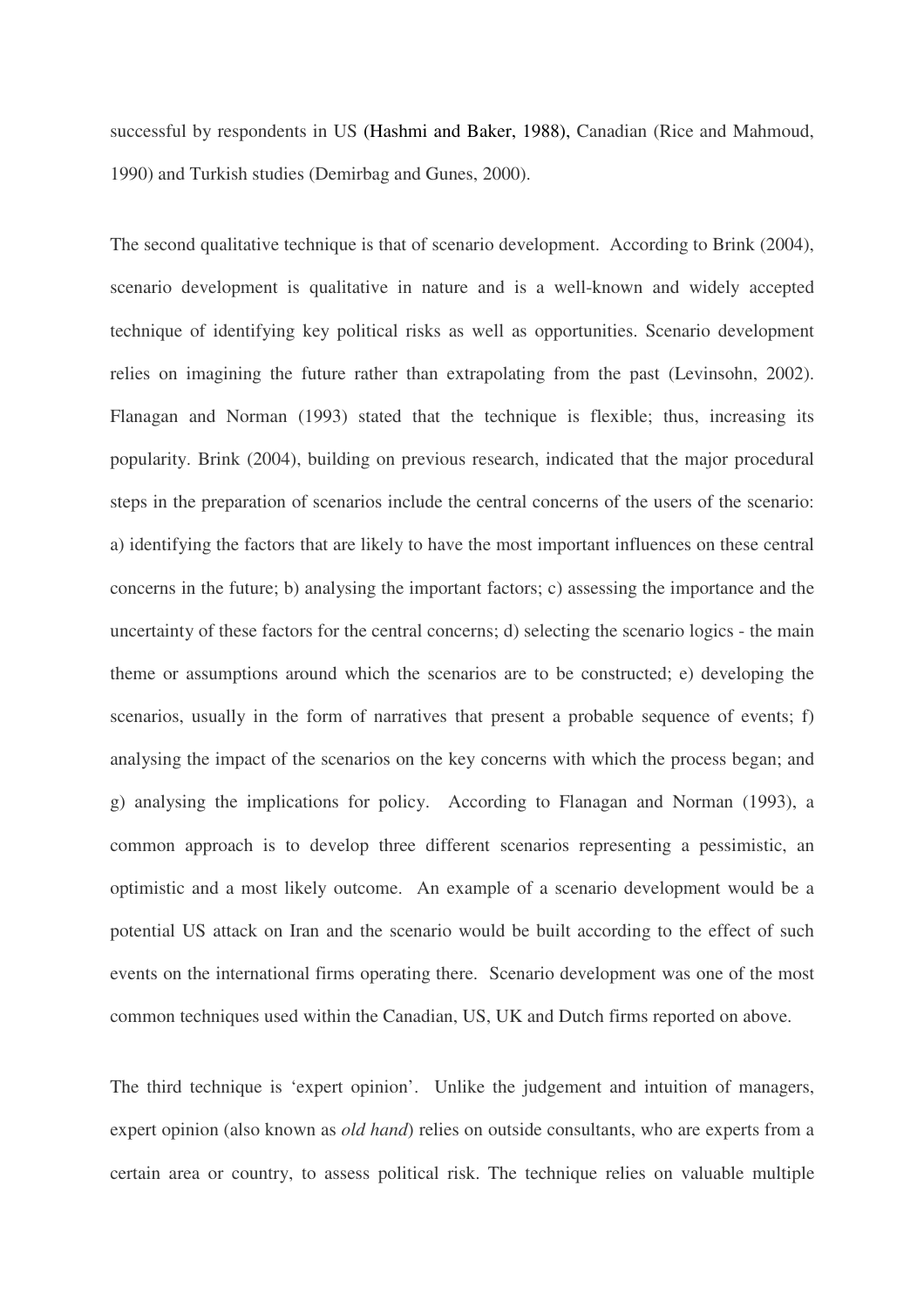sources of information such as advisory councils of foreign business people, banks, local government officials, academics, former politicians and journalists. Expert opinion was the first and the second most commonly used technique within US and Dutch firms, respectively (Subramanian et al, 1993; Pahud De Mortanges and Allers, 1996). Furthermore the technique had the second highest "success" score within US, Canadian and Turkish firms (Hashmi and Baker, 1988; Rice and Mahmoud, 1990; Demirbag and Gunes, 2000).**ii**

The fourth technique is the standardised checklist. This *structured* technique is used for both the identification and assessment of risk. The purpose of a checklist, as suggested by Pahud De Mortanges and Allers (1996), is for the manager to review systematically the items on the list. According to Ting (1988), a political risk checklist is an easy, quick and cheap technique but is stable and does not take future events into account. Therefore, such a technique or other simple ranking methods may be used for an initial screening of a potential host country. The use of a standardised checklist has been found to be common within Canadian firms and Dutch firms (Hashmi and Baker, 1988; Pahud De Mortanges and Allers, 1996).

The fifth qualitative technique is the Delphi technique. Gupta and Clarke (1996) defined Delphi as a qualitative technique that extracts, refines and draws upon the collective opinion and expertise of a panel of experts. From the perspective of political risk, Delphi can be used for predicting a future event or outcome in which a group of experts, is required to give their opinions on variables that affect the political environment of a country (e.g. political violence, war), initially independently and subsequently by consensus, in order to discard any extreme views (Tsai and Su, 2005). The Delphi technique, is a particularly appropriate method when there is no historical data available (Simon, 1985). The results of Delphi techniques, depend on the quality of the experts chosen and their motivation to participate satisfactorily (Burmester 2000). Nonetheless, the Delphi technique is criticised for long delays in attaining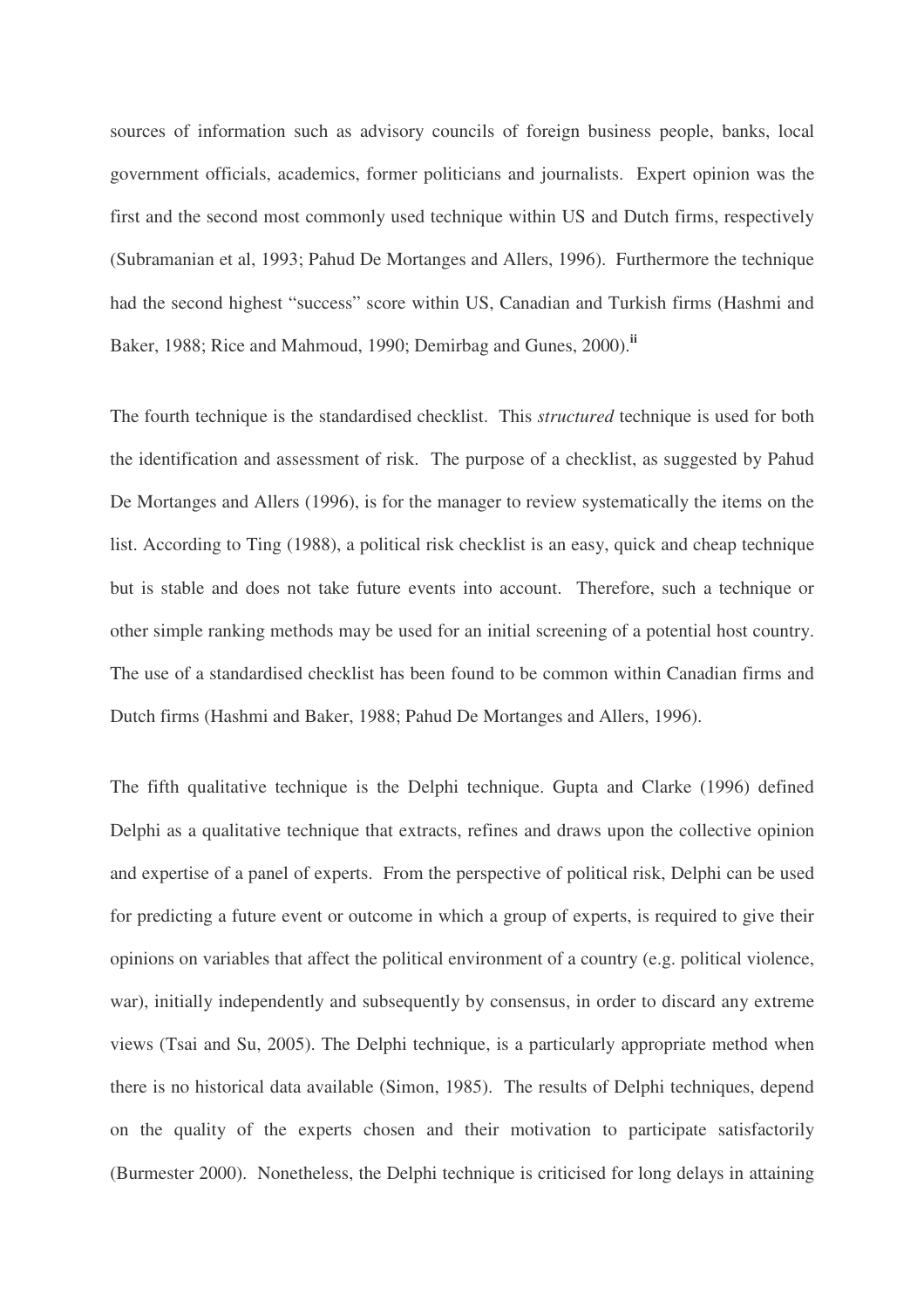final results and the assessment may become outdated quite quickly (Simon, 1985). Furthermore, in some circumstances, subjective probabilities can be assigned to the possible future outcomes in order to arrive at a conclusion (Hussey, 2005). It is for these reasons that this technique is not used commonly within international firms.

The second category of political risk assessment techniques is so-called quantitative approaches. Quantitative techniques applied to PRA are any analytical procedures that are based on data that theoretically lend themselves to statistical or mathematical operations (Ting, 1988). According to Pahud De Mortanges and Allers (1996), such techniques were developed in order to reduce the bias or the 'subjectivity' of qualitative techniques. In view of this, Hood and Nawaz (2004, p. 10) argued that, while the identification of political risk may be a straightforward process, 'its measurement and management frequently tend to be more subjective than objective'. Similarly, Brink (2004, p. 2) stated that the measurement of political risk depends to a great extent on 'subjective human judgement which is in some instances a handicap for political risk assessment'.

Relatively few empirical political risk studies have investigated the use of particular quantitative techniques (e.g. Subramanian *et al.*, 1993; Pahud De Mortanges and Allers, 1996). Other studies (e.g. Hashmi and Baker, 1988; Rice and Mahmoud, 1990) suggested one main technique as an example of a quantitative approach: namely regression analysis. Regression analysis is a statistical method used to determine the relationship between the dependent variable and one (simple regression analysis) or more (multiple regression analysis) independent variables. A common approach to predict a probability for the occurrence of a certain event is through the use of a number of measurable variables that work as leading indicators. For example, high inflation and low economic growth (independent variables) might indicate an increased probability of political violence (dependent variable).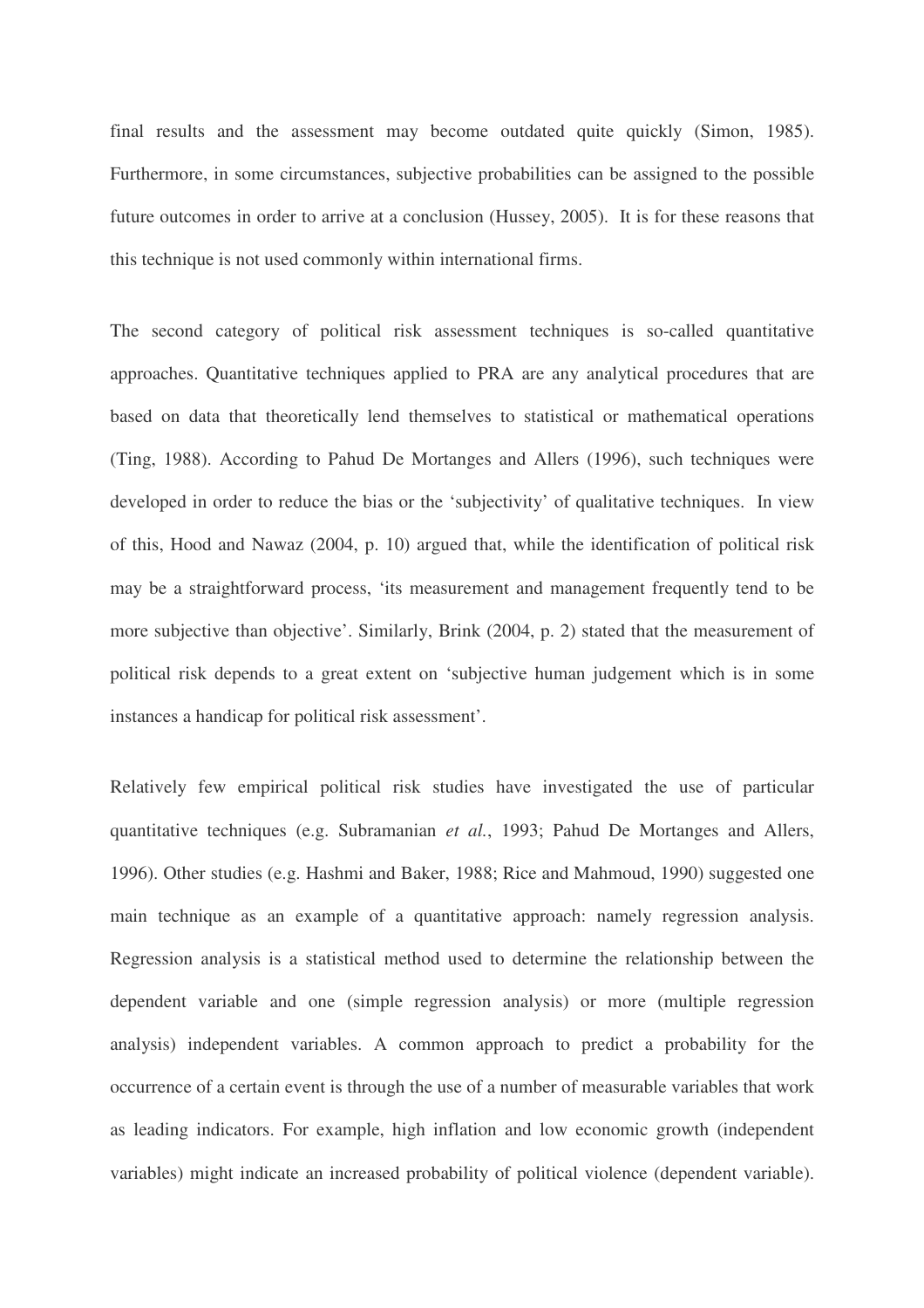Thus, regression analysis relies on historical relationships between the dependent and independent variables.

A number of studies have shown how ineffective quantitative techniques are, particularly in relation to the prediction of risk. Cosset and Roy (1991) attempted to replicate Euromoney's and Institutional Investor's proprietary country risk ratings using the authors' own models which incorporated a number of political risk and macroeconomic variables. They found that all three models predicted similar outcomes. Consequently the study concluded that both magazines' country risk ratings could be replicated to a significant extent by a relatively small number of published economic statistics. Eichengreen et al. (1995) investigated the causes and consequences of episodes of turbulence in foreign exchange markets over a 34 year period. They found that although a few variables were correlated with speculative attacks, there were no clear early warning signals of currency crises. Oetzel et al (2001) examined 11 widely used measures of country risk across 17 countries during a 19 year time period. The results of their empirical analysis indicated that commercial risk measures were very poor at predicting actual realised risks. These are important results because they call into question the value of allegedly sophisticated quantitative techniques. Moreover they also raise questions about how sophisticated they really are if their predictive powers are shown to be seriously deficient.

#### **2.3 Internationalisation and the Use of PRA Techniques**

A review of the empirical studies of PRA indicates that, although qualitative techniques are subjective and vulnerable to the bias and errors of the analyst, international firms tend to use such techniques more often than their quantitative counterparts. Such a tendency has been reported in the context of Canadian firms (Rice and Mahmoud, 1990), UK firms (Wyper,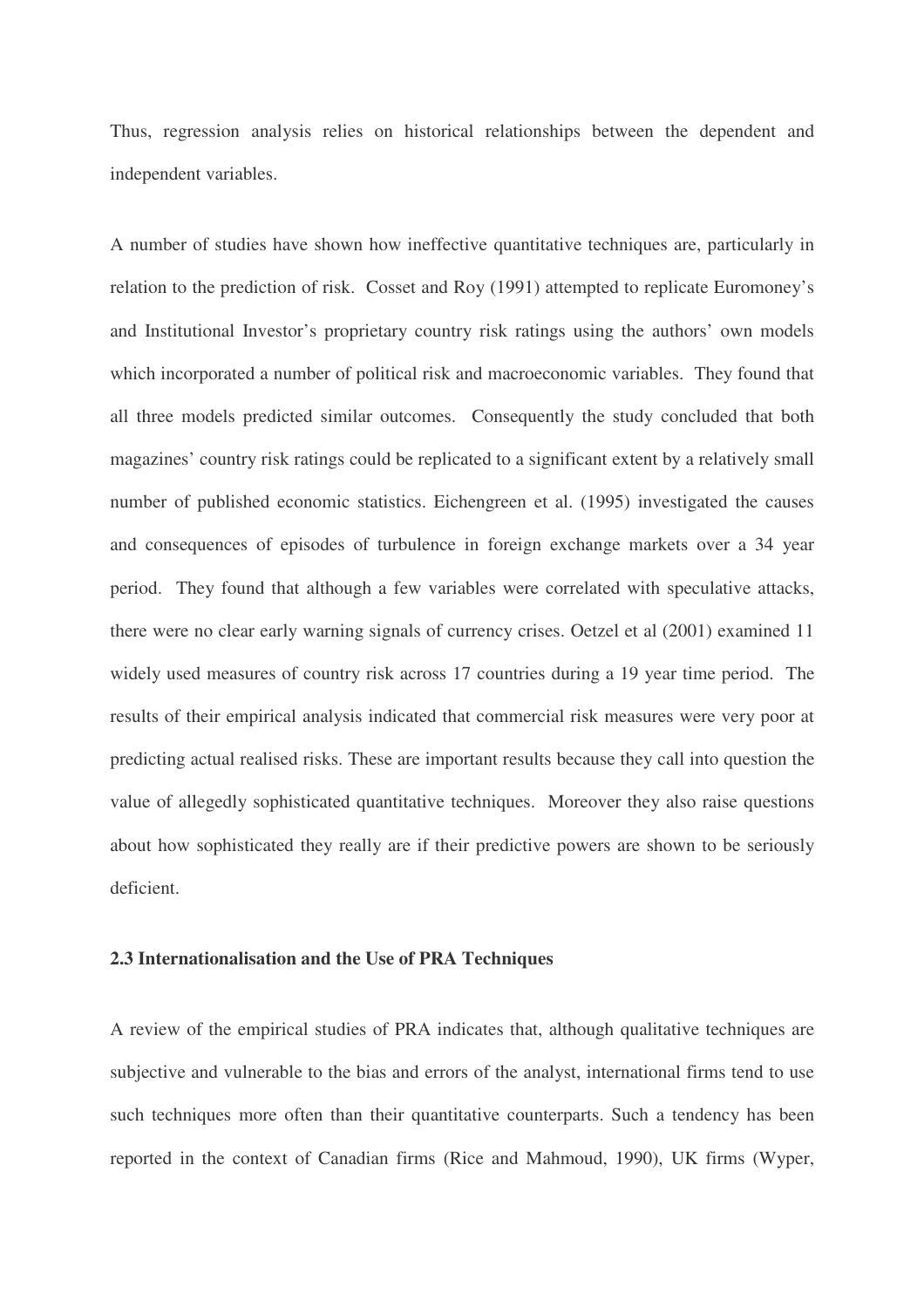1995), Dutch firms (Pahud De Mortanges and Allers, 1996), Turkish firms (Demirbag and Gunes, 2000) and Swedish firms (Kettis, 2004). However, there would seem to have been little effort made to explain this tendency by the aforementioned studies. Therefore, an explanatory effort is required in order to shed some light on why international firms tend not to use quantitative techniques even though these are available to them. Of course this may be due in part to the deficiencies of such techniques, which were referred to above.

There is no official proxy for a firm's degree of internationalisation. As a consequence, the classifications used in this research are adapted or adopted from earlier, related studies. The first variable is the number of years in international business (Rice and Mahmoud, 1990; Wyper, 1995; Pahud de Mortanges and Allers, 1996; Keillor et al, 1997; Keillor et al, 2005; Oetzel, 2005). The second variable is the percentage of revenue generated by international business activities (Hashmi and Baker, 1998; Kobrin, 1982; Rice and Mahmoud, 1990; Pahud de Mortanges and Allers, 1996). The third variable is the number of countries in which a firm operates (Blank et al, 1980; Kobrin, 1982; Rice and Mahmoud, 1990).

## **3. METHODOLOGY**

#### **3.1 The Sample**

The sampling frame used for identifying international firms was the Jordanian Shareholding Companies' Guide / Amman Stock Exchange **iii**. This guide provides an official database of most Jordanian registered shareholding firms with regard to their total assets, number of employees, industry categories and ownership. A self-report questionnaire was delivered to all 79 Jordanian firms which were indentified as operating internationally. The rationale for the census approach was to ensure that the sample was representative and not biased.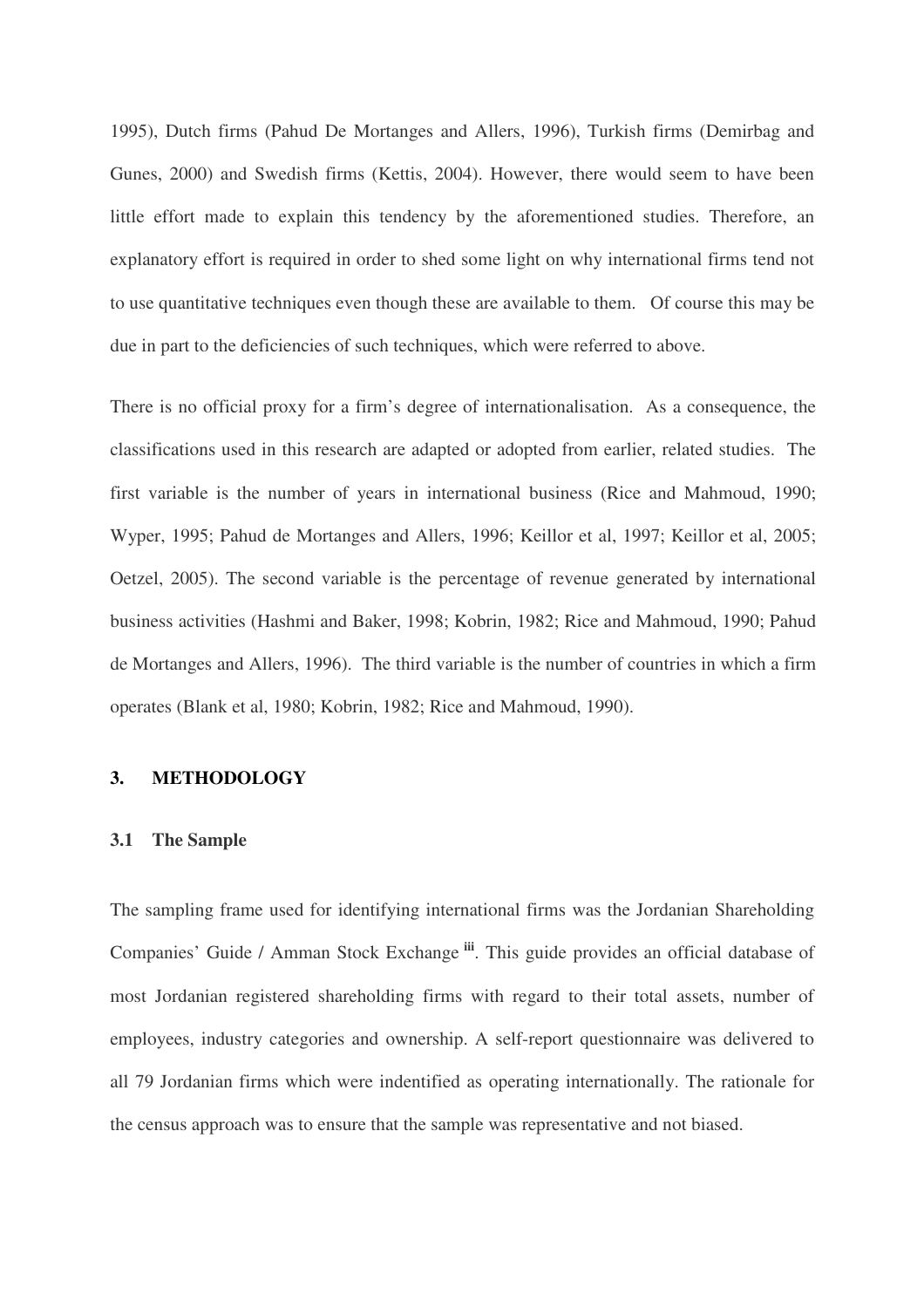Three out of the 79 firms were not contactable. The questionnaires were then delivered by hand to the general managers of the other 76 firms. Two out of these 76 respondents were ineligible (ie they did not meet the research criteria). A total of 44 questionnaires were returned, of which one was unusable. According to the Neuman (2000) formula, the total response rate was therefore 57.14 percent. Such a positive response rate is an indication of management interest in the topic. The Chi-square test was used to test for bias in the sample but no statistically significant differences between respondents and non-respondents were found and it was concluded that the sample was representative of the population, on the basis of size and industry category, and that the findings therefore could be generalised to the entire population.

To ensure the homogeneity of the sample, only the company headquarters were included, and not subsidiaries, divisions and plants. The questionnaires were directed specifically towards general managers. Locating the person who is responsible for assessing political risk is not an easy task since the risk manager might not be the person who is actually involved in political risk management (Hood and Nawaz, 2004). In addition, there might well be multiple centres of political risk assessment (PRA) in a single firm and/or the responsibility for assessing political risk may be assigned informally within the organisation. Moreover general managers are, according to Kwon and Konopa (1993), Pahud De Mortanges and Allers (1996) and Oetzel (2005), more capable of commenting accurately on their firms' approaches to PRA than company chairpersons.

The total assets and employees for the population of Jordanian international firms are shown in

(Table 1)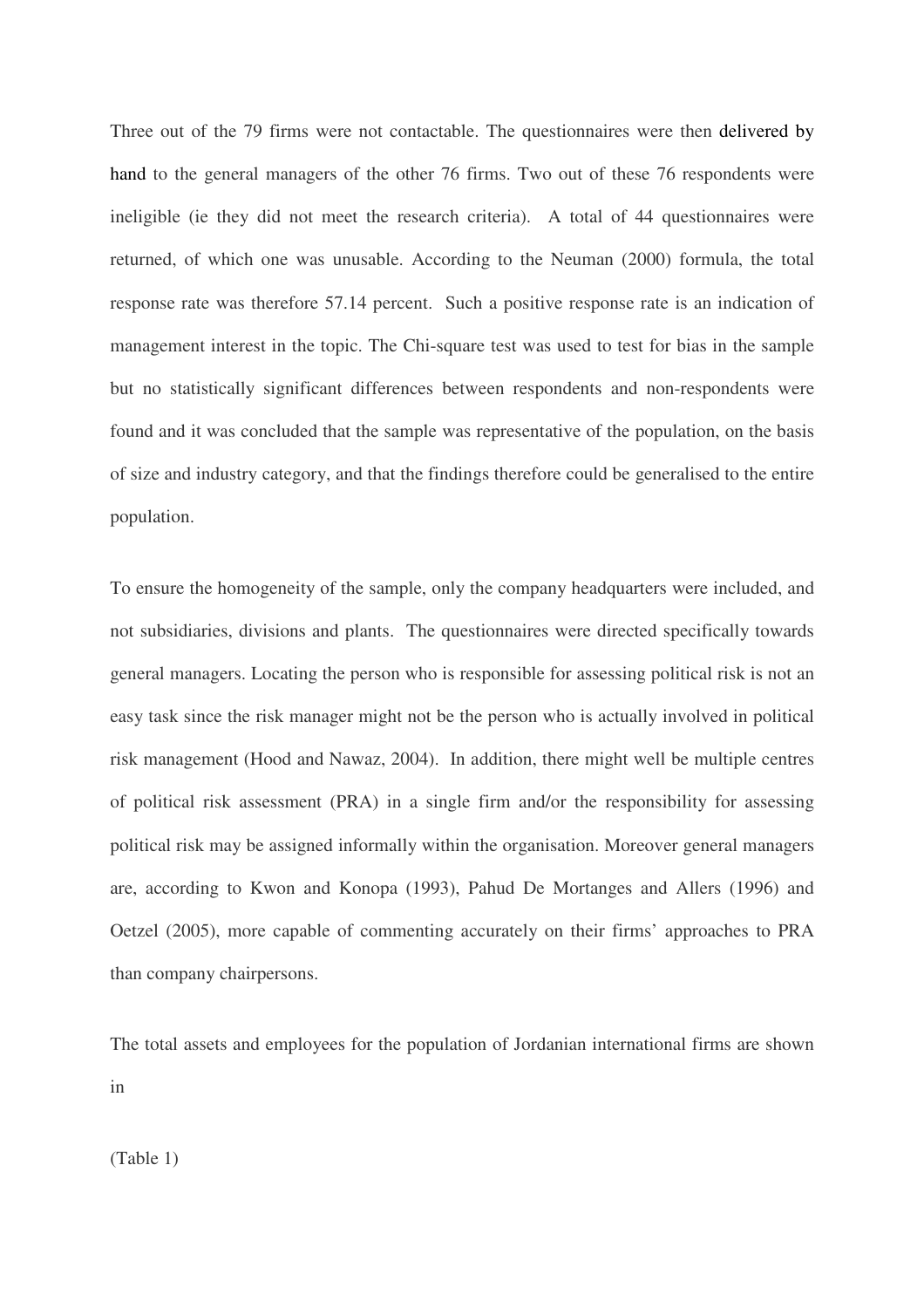The analysis of the characteristics of responding firms serves two purposes: firstly, to find out whether the responding firms are representative of the population of Jordanian international firms and, secondly, to explain in some detail concepts frequently used in the analysis.

#### **3.2 Data Collection**

Two data collection methods were used: a self-administered questionnaire and a semistructured survey. A multi-method approach was adopted for two reasons. First of all, it was anticipated that the identification of the political risk assessment techniques which were in use in Jordanian international firms could be accomplished via a questionnaire; while the understanding of the rationale behind the use of such techniques might require personal interaction with managers (Hair *et al*., 2003). Secondly, a multi-method approach to data collection enabled the triangulation of managers' responses to take place (Leedy and Ormrod, 2001). Consequently, both questionnaires and interviews were used in this research.

Respondents to the questionnaires were presented with a list of six literature-derived assessment techniques and required to indicate whether they used these techniques and the degree of success of each technique used. Success can be assessed via objective or subjective measures. In line with the studies of Hashmi and Baker (1988), Rice and Mahmoud (1990) and Demirbag and Gunes (2000), 'success' was defined as a manager's self evaluation of the utility of a particular technique. A four-point rating scale was provided to the respondents: 0 stood for 'not used', 1 for 'used with no success', 2 for 'used with a moderate degree of success' and 3 for 'used with a great deal of success'.

Semi-structured interviews were used as a means of elaborating on the findings from the questionnaire. The interviews, which generally lasted from 60 to 90 minutes, were used to explore why particular techniques were used (Wass and Wells, 1994). The sample for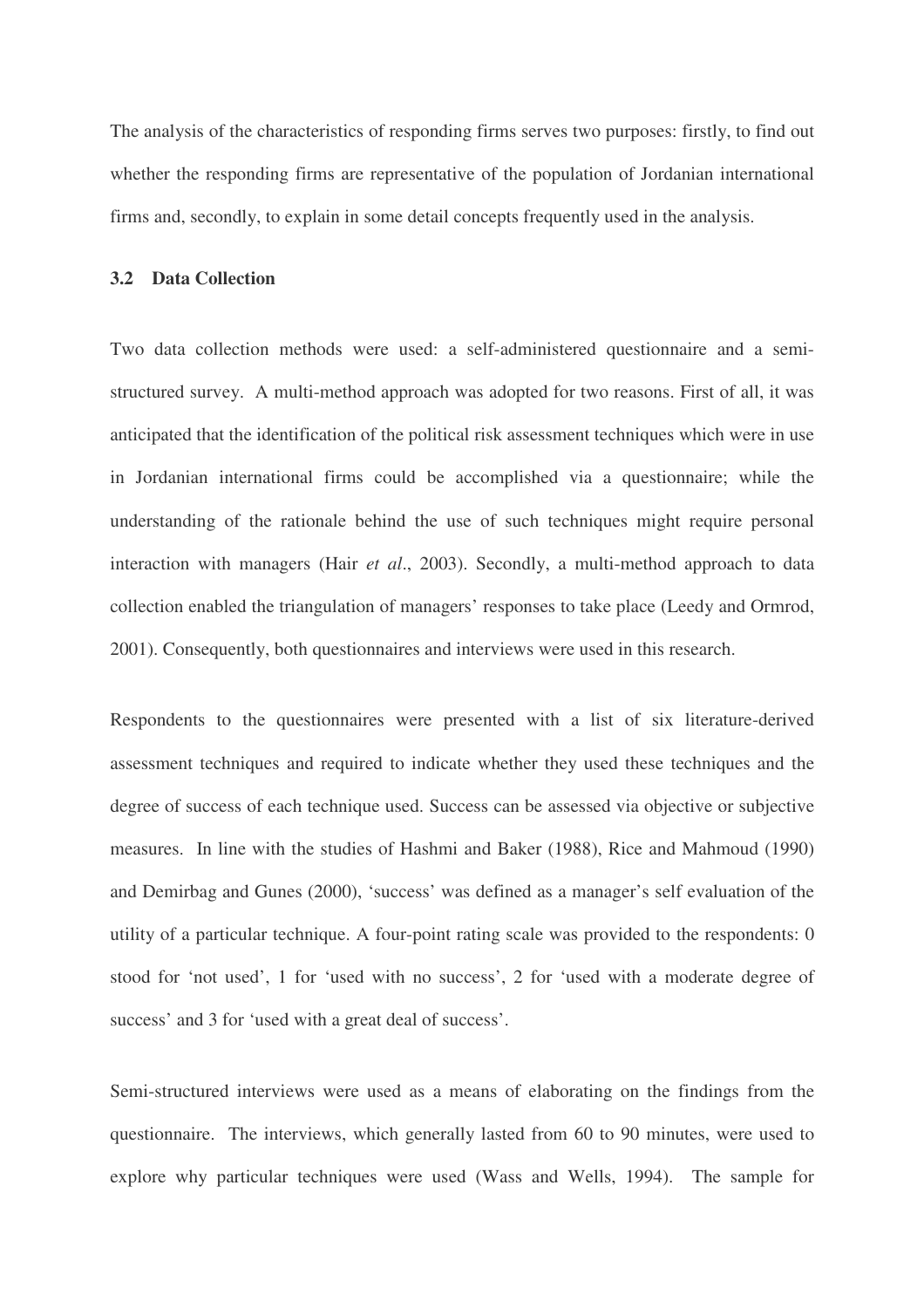interviews ( $n = 10$ ) was drawn from the respondents to the questionnaires ( $n = 44$ ), rather than from the target population as a whole  $(n = 74)$ , since it was considered that firms which had refused to respond to the questionnaire would be unlikely to agree to extensive personal interviews. The rationale for targeting 10 firms was two fold. First of all the semi structured interviews were used to explore and explain themes which emerged from the use of the questionnaire. Therefore there was no need to analyse the qualitative data statistically. Secondly the sample size was in line with earlier political risk studies (eg. Tsai and Su, 2005; Oetzel, 2005).

#### **3.3 Data Analysis**

Non-parametric statistics were used for the following reasons: a) the outputs of the Normal Quantiles-Quantiles chart (Q-Q chart plots), which test many of the research variables indicated that the distribution in question was significantly different from a normal distribution (i.e. the distribution was non-normal); b) non-parametric tests are more appropriate when dealing with a 'small' sample size (Leedy and Ormrod, 2001); c) nonparametric tests are appropriate when dealing with ordinal scale data such as those relating to size and internationalisation because the magnitudes or differences between the rating categories are not known, even though the distances between the scale categories theoretically are supposed to be equal (Siegel and Castellan, 1988). Consequently, three major categories of statistical techniques for analysing data were used: descriptive; inferential and differences; correlational.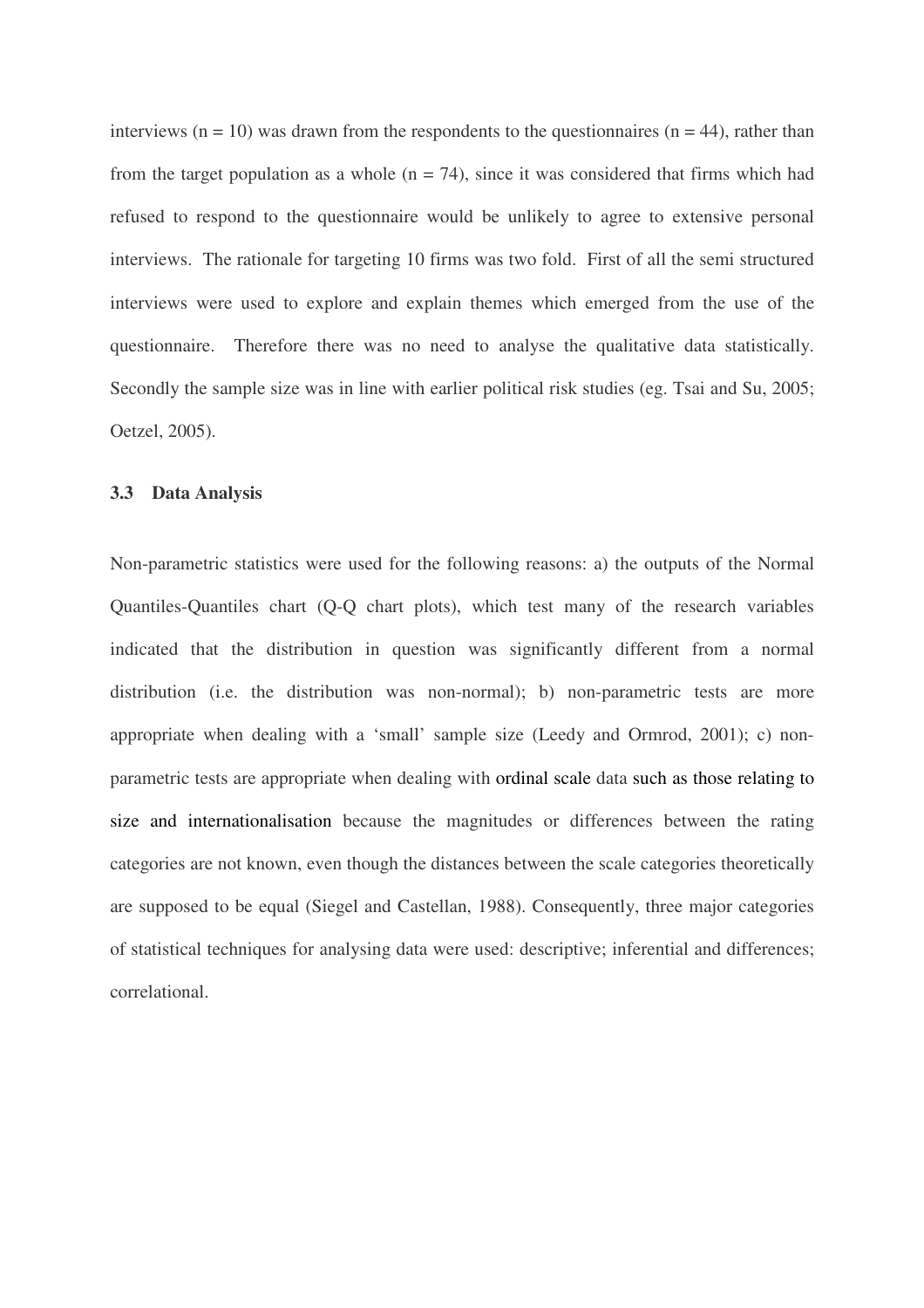#### **4. RESULTS**

#### **4.1 Characteristics of Jordanian International Firms**

There is no official classification of international firms by size in Jordan. Therefore, firms were grouped, based on their total assets (\$million) and number of employees, into three numerically equal categories - a trichotomous method. Small-sized firms included firms with total assets of below US \$ 17.3 million and less than 186 employees, while medium-sized firms held assets of US \$ 17.4 to 45.6 million and had 187 to 312 employees

(Table 2).

Allocating the responding firms by total assets in US \$ million revealed that 14 out of 43 firms (32.6 %) were small-sized, 15 firms (34.8 %) were medium-sized and 14 firms (32.6 %) were large-sized. Allocating the responding firms by number of employees revealed that nine out of 43 firms (20.9 %) were small-sized, 15 firms (34.9 %) were medium-sized and 19 firms (44.2 %) were large-sized.

A firm's degree of internationalisation was measured using three indicators derived from the literature review: number of years in international business, percentage of international revenues and number of operating countries. Table 3 shows the distribution of firms according to each of these indicators. Allocating the responding firms to a firm's number of years in international business reveals that 15 out of 43 firms (34.9 %) were lowinternationalised, 17 firms (39.5 %) were medium-internationalised and 11 firms (25.6 %) were high-internationalised. Allocating the responding firms according to a firm's percentage of international revenue reveals that 17 out of 43 firms (39.5 %) were low-internationalised, 10 firms (23.3 %) were medium-internationalised and 16 firms (37.2 %) were high-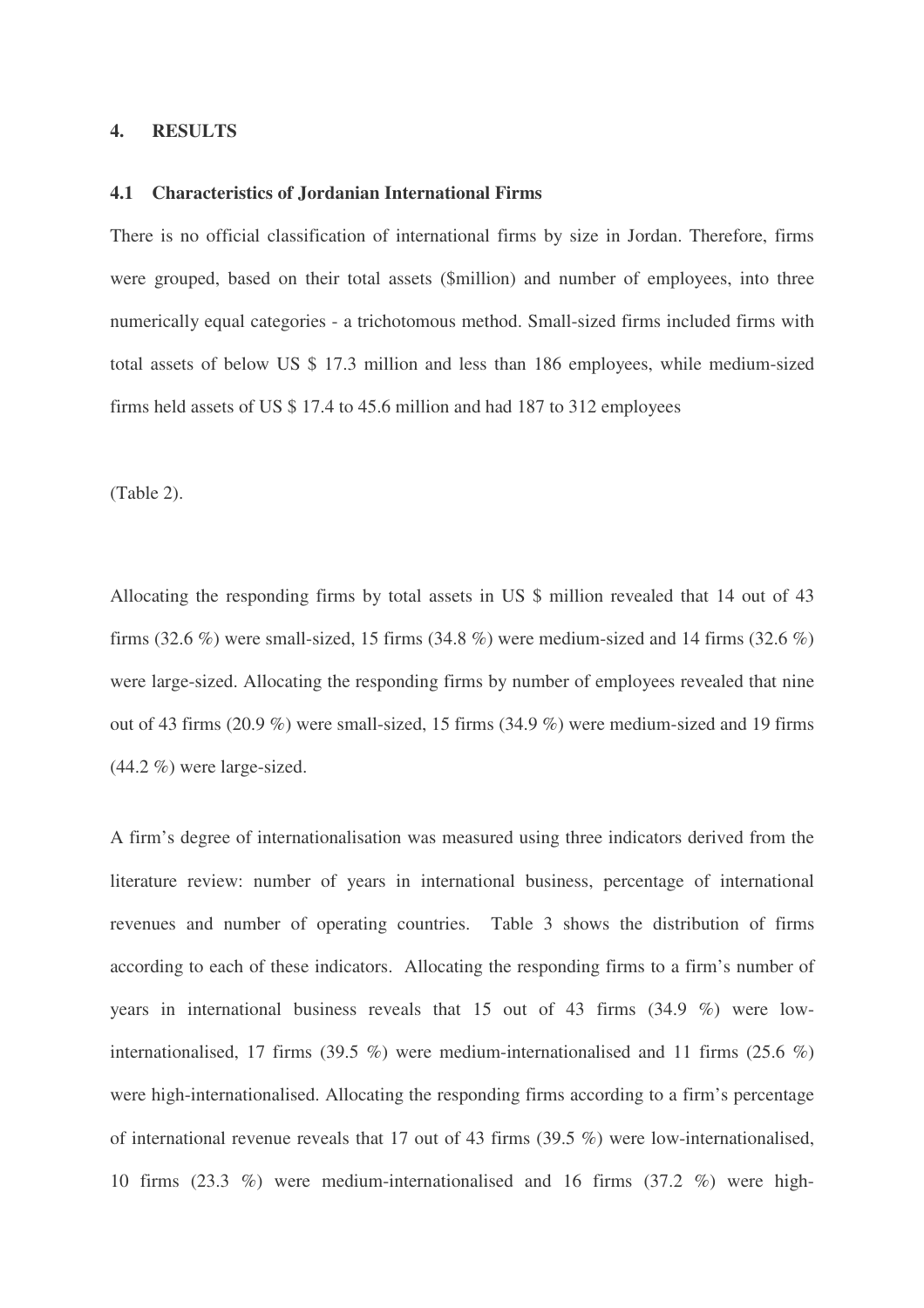internationalised. Allocating the responding firms according to a firm's number of operating countries reveals that 20 out of 43 firms (46.5 %) were low-internationalised, 9 firms (20.9 %) were medium-internationalised and 14 firms (32.6 %) were high-internationalised and operated in more than 11 countries.

(Table 3)

Firms were categorised into three main sectors: industrial, banking and service. Due to the sample size, further disaggregation was not possible. Allocating the responding firms according to industry category classification reveals that 20 out of 43 firms (46.5 %) were industrial, 12 firms (27.9 %) were banks and 11 firms (25.6 %) were services.

Finally, the firms were categorised according to their ownership. 31 out of 43 firms (72.1 %) were owned by private individuals or other firms and 12 firms (27.9 %) were owned by the Jordanian government.

#### **4.2 Use and Success of Political Risk Assessment Techniques**

The findings are presented in Table 4. Qualitative techniques were used much more extensively than quantitative techniques. Judgement of manager was used by 76.3% of respondents, scenario development by 38.9%, expert opinion by 23.7%, standardised checklist by 18.4%, quantitative techniques by 10.8 % and Delphi Technique by 7.9%. The judgement of manager technique had the first highest percentage self-reported success (55.3 %), scenario development was second  $(22.2 \%)$ , expert opinion was third  $(18.4 \%)$ , quantitative techniques was fourth (10.8 %), standardised checklist was fifth (10.5 %) and Delphi technique was last (7.8 %).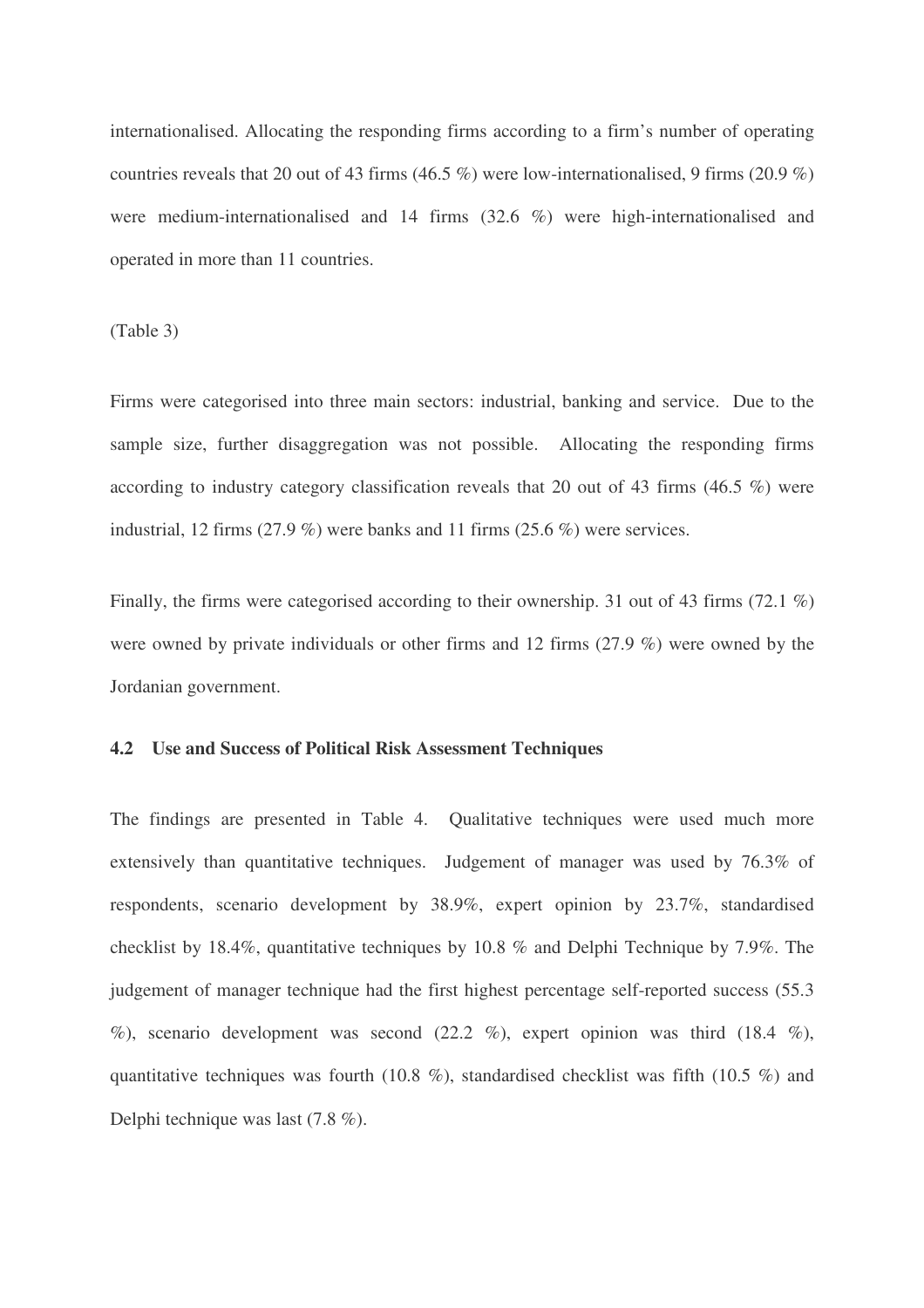(Table 4)

The interview data was used to confirm and explain the findings from the questionnaires. Most interviewees said that they were likely to rely on one or more qualitative technique. The flexibility of scenario techniques made them popular with Jordanian interviewees. For example, a general manager of a service firm commented that '*one can make any scenario and take into account all potential situations*'. Three main explanations were given to explain why qualitative techniques were used more often than quantitative techniques. The first reason is that qualitative techniques are simple; no '*statistical background*' is required. The second reason is that qualitative techniques are '*quicker*' where the '*environment is changing rapidly'.* The third reason is that qualitative techniques are '*less expensive*' than quantitative techniques, since qualitative techniques do not require the gathering of historical information or a knowledge of statistical techniques or computers.

#### **4.3 Relationship with Firm Specific Characteristics**

The dominant use of qualitative techniques by respondents was not significantly related to any of the firm-specific characteristics. Similarly, the use of quantitative techniques by respondents was not significantly related to any of the firm-specific characteristics.

However, it is possible that the Jordanian firms which do utilise quantitative techniques have different characteristics from those firms that do not use such techniques. Unfortunately, the number of respondents to the questionnaires who used quantitative techniques was not large enough to reveal significant correlations. Therefore, instead of using Chi-square statistics to make a comparison between firms that used quantitative techniques and firms that did not, the medians were calculated. As can be seen from Table 5, firms using quantitative techniques were larger in size (median US \$ 561.946 million versus US \$ 20.729 million), had more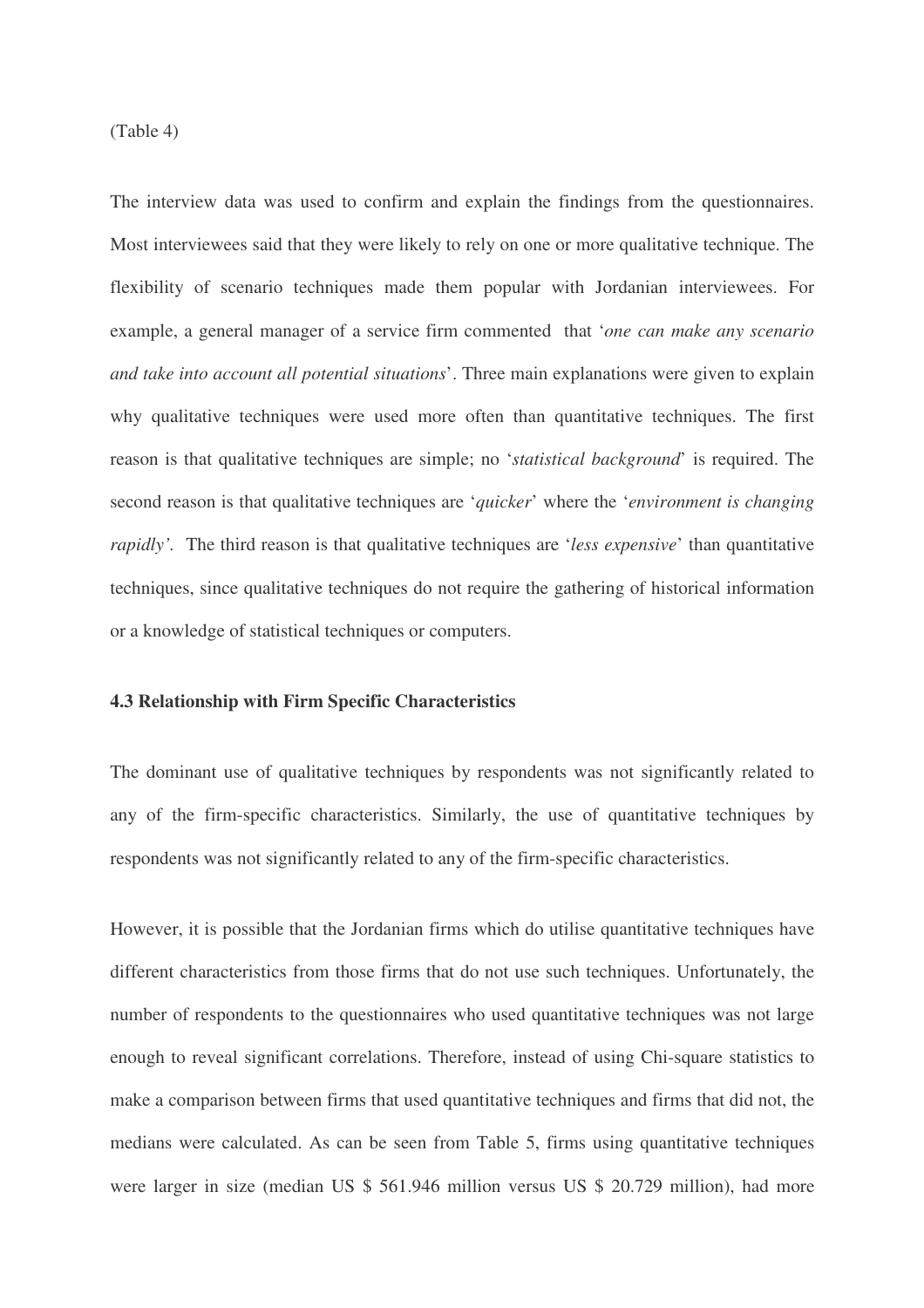YEARS in international business (median 25 versus 14), generated higher REVENUE from international business activities: (median 27.5 % versus 20.0 %) and had facilities in more COUNTRY (median 11.5 versus 6).

(Table 5)

## **5. DISCUSSION**

The most frequently used technique within Jordanian firms was the judgement and intuition of managers (76.3 percent of the total). In the case of Canadian firms the technique was used by 79.0 percent of firms (Rice and Mahmoud, 1990) and in the case of Dutch firms by 96.0 percent of firms (Pahud De Mortanges and Allers, 1996). Judgement and intuition of managers, on the other hand, was the second most commonly used technique (63.9 percent of the total) within US firms (Subramanian *et al*., 1993) and was also used commonly within Swedish firms (Kettis, 2004). This qualitative technique also had the highest percentage of self-reported success by Jordanian respondents relative to other techniques; the 'most useful' for US respondents (Hashmi and Baker, 1988); the 'most successful' for Canadian respondents (Rice and Mahmoud, 1990) and the 'most positive' for Turkish respondents (Demirbag and Gunes, 2000). These findings suggest that international firms, including those in Jordan, are generally satisfied with relying on the judgement and intuition of managers for assessing political risk.

The second most frequently used technique within Jordanian firms was scenario development. The percentage of Jordanian respondents who utilised this technique (38.9 percent) matches the percentage (38.0) found in the context of US firms (Subramanian *et al*., 1993) but is higher than those percentages reported in the context of Canadian firms: (Rice and Mahmoud, 1990) or Dutch firms: 9.0 percent (Pahud De Mortanges and Allers, 1996). Scenario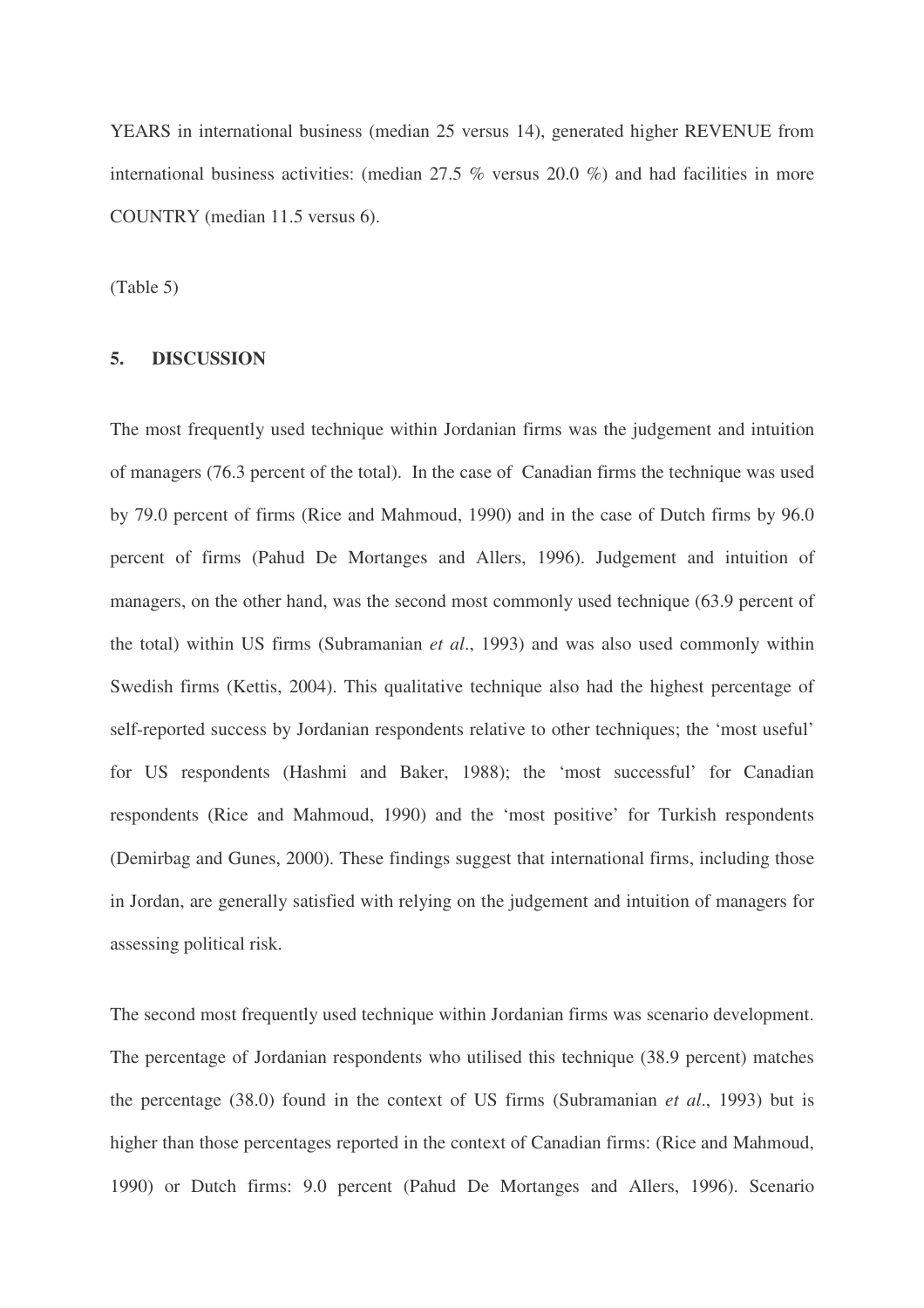development also had the second 'highest' percentage self-reported success by Jordanian respondents but the fourth 'most successful' by Canadian respondents (Rice and Mahmoud, 1990).

The third most frequently used technique within Jordanian firms was 'expert opinion'. Expert opinion was the most commonly used technique within US firms (Subramanian *et al*., 1993) and the second most commonly used technique within Dutch firms (Pahud De Mortanges and Allers, 1996). This technique also had the third highest percentage self-reported success by Jordanian respondents but the second 'most useful' by US respondents (Hashmi and Baker, 1988), the second 'most successful' by Canadian respondents (Rice and Mahmoud, 1990) and the second most 'positive' by Turkish respondents (Demirbag and Gunes, 2000). These findings suggest that international firms are generally satisfied with this technique for assessing political risk.

The other two qualitative techniques were used by a minority of respondents: 18.4 percent used a standardised checklist and 7.9 percent used the Delphi technique. Like Jordanian respondents, US respondents (Hashmi and Baker, 1988), Canadian respondents (Rice and Mahmoud, 1990) and Dutch respondents (Pahud De Mortanges and Allers, 1996) used these two techniques less frequently than others. In terms of the mean of percentage reported success, standardised checklist and Delphi technique were considered the least successful among qualitative techniques within US firms (Hashmi and Baker, 1988), Canadian firms (Rice and Mahmoud, 1990), Turkish firms (Demirbag and Gunes, 2000) and Jordanian firms.

Quantitative techniques were used by only 10.8 percent of Jordanian respondents. Like Jordanian respondents, Canadian respondents (Rice and Mahmoud, 1990), US respondents (Subramanian *et al*., 1993), UK respondents (Wyper, 1995), Dutch respondents (Pahud De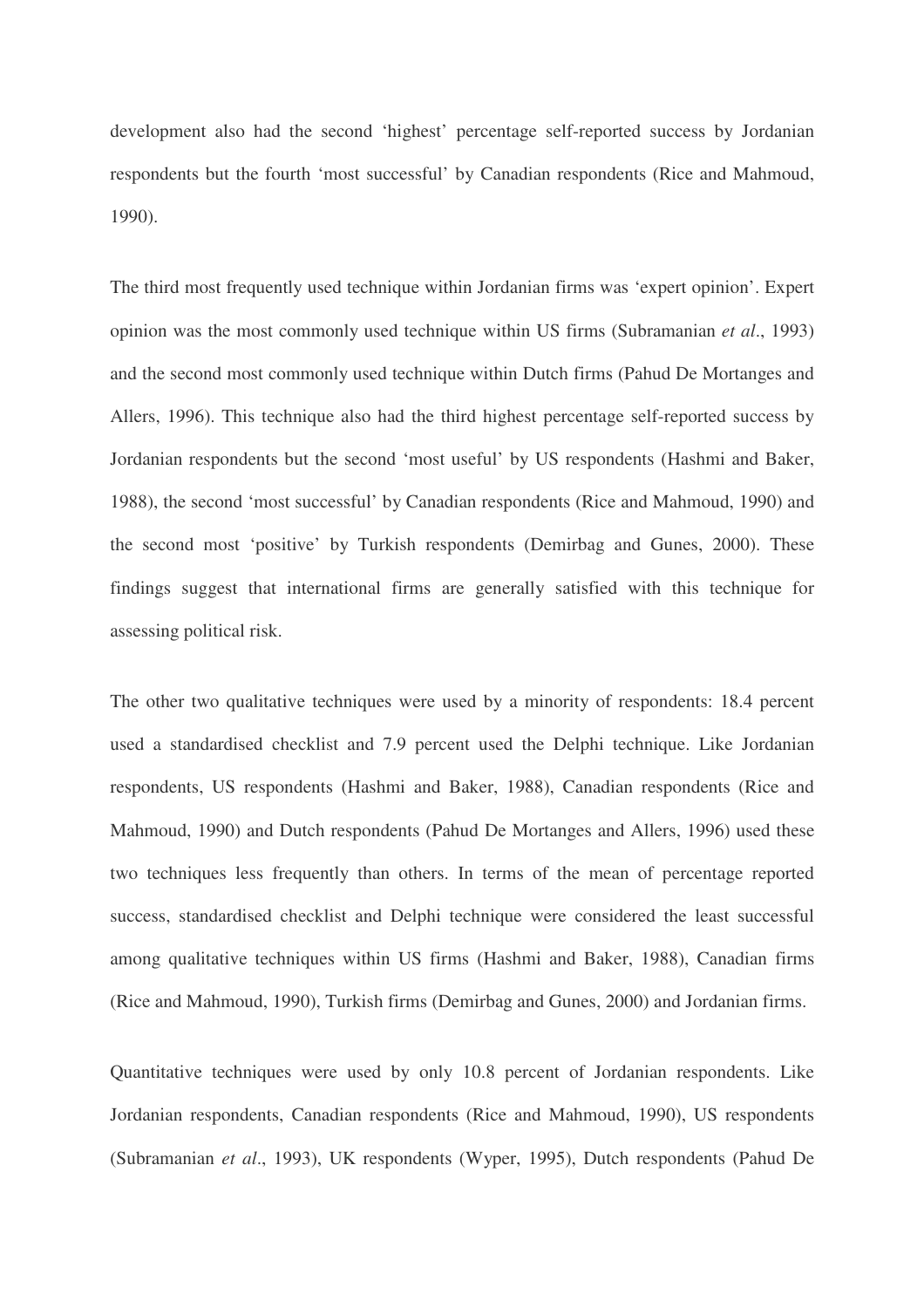Mortanges and Allers, 1996), Turkish respondents (Demirbag and Gunes, 2000) and Swedish respondents (Kettis, 2004) used qualitative techniques more often than quantitative techniques. In terms of the mean of percentage reported success, quantitative techniques were considered the least successful by Canadian firms (Rice and Mahmoud, 1990) and Jordanian firms.

Three possible reasons can explain why Jordanian firms refrain from the extensive use of quantitative techniques. Firstly, as in other countries, the use of quantitative techniques requires particular data that lend themselves to statistical manipulation. Suitable data may not be readily available. Furthermore, data, if available, tend to be in the wrong format because such data are collected for purposes other than political risk assessment (Brink, 2004). Secondly, the collection of political data can be a difficult process in Jordan because the secondary sources of information (e.g. newspapers, television and census) are censored; so the presentation of related political events is not unbiased (Business Monitor International, 2008). Thirdly, the use of quantitative techniques requires statistical and information processing expertise. In addition, interpreting results needs particular skills (Kettis, 2004). The first and third of these findings also apply to other geographical contexts. However, the second one is only of relevance in particular countries/regions.

The finding that firms using quantitative techniques were larger in size, had more years in international business, generated higher revenue from international business activities and had facilities in more countries is in line with that of Hashmi and Baker (1988) who found that high-internationalised US firms (firms with  $\geq 20.0$  percent of their sales generated by international operations) were more likely to utilise quantitative techniques than lowinternationalised firms since the former had more resources to use such techniques.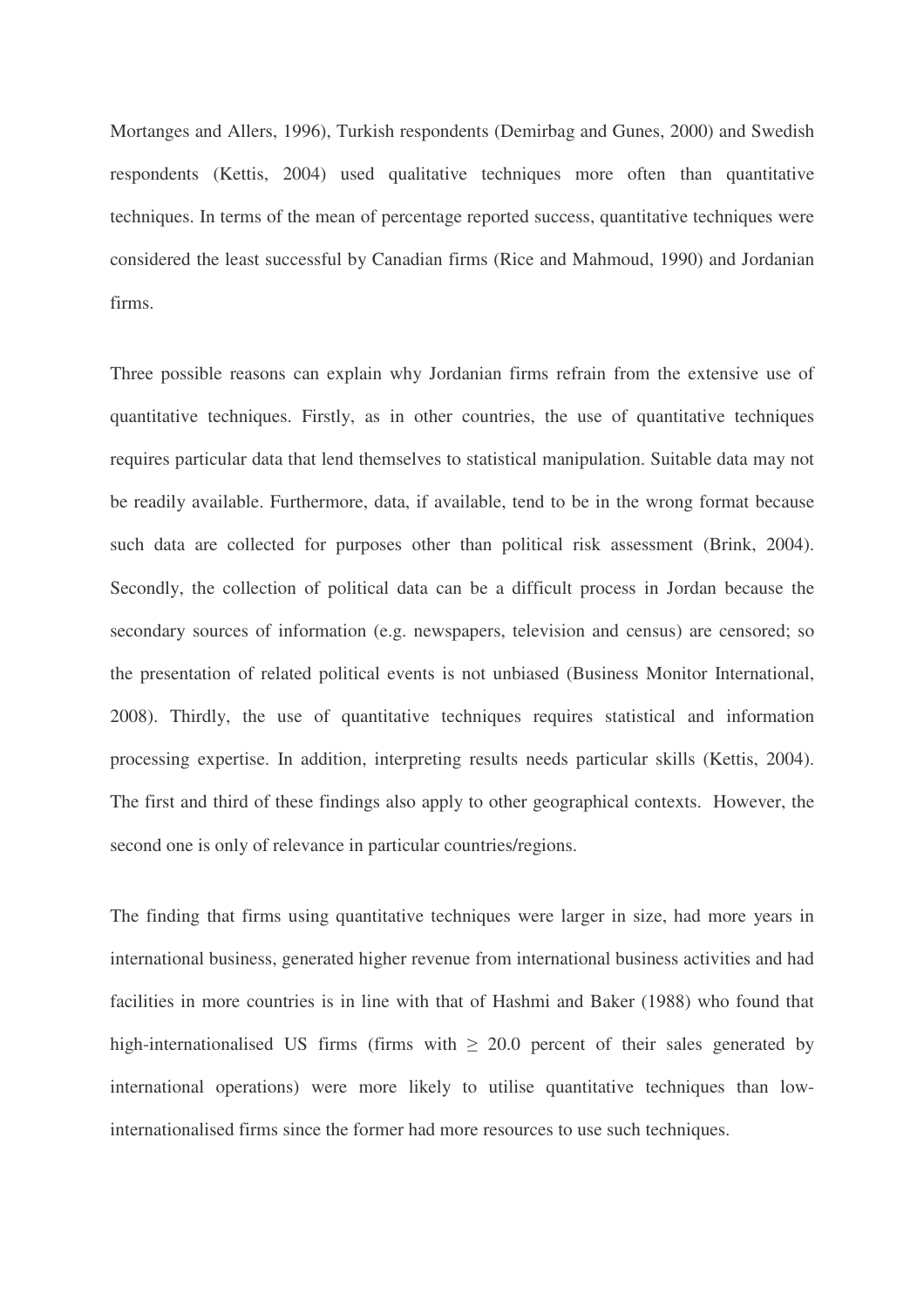### **6 CONCLUSIONS AND IMPLICATIONS**

Quantitative techniques were used by only a minority of respondents. The extensive reliance on qualitative techniques is interesting since one might expect that firms with a high degree of internationalisation or firms which operate in politically volatile regions would use more sophisticated techniques for political risk assessment (Hood, 2001).

Three obstacles face Jordanian international firms in assessing political risk using quantitative techniques. These are lack of suitable data, the unreliability of even apparently suitable data due to political censorship and a shortage of data processing skills. The second of these is the most interesting finding.

Nearly all previous empirical studies of political risk assessment have been undertaken in developed (ie Western) countries. Although national statistics in all developed countries are subject to a certain degree of error, it is generally accepted that they are produced in good faith. Moreover, they are subject to checking and revision on an annual basis. Jordan is one of a number of countries – both in the Middle East and elsewhere – which has an authoritarian system of government. It is believed widely that official statistics are subject to political manipulation and that therefore they cannot be relied upon. Even if this belief is unfounded, the fact that it is widely held means that it has the same end result – the potential utility of political risk assessment techniques is devalued.

Since firms tend to rely mainly on qualitative techniques, the attraction of using their quantitative counterparts, which can be found in their potential for providing detailed assessment, has not been realised. This does not imply, however, that qualitative techniques of PRA are inherently inferior to quantitative ones. Such a view (eg. Waring, 1996) is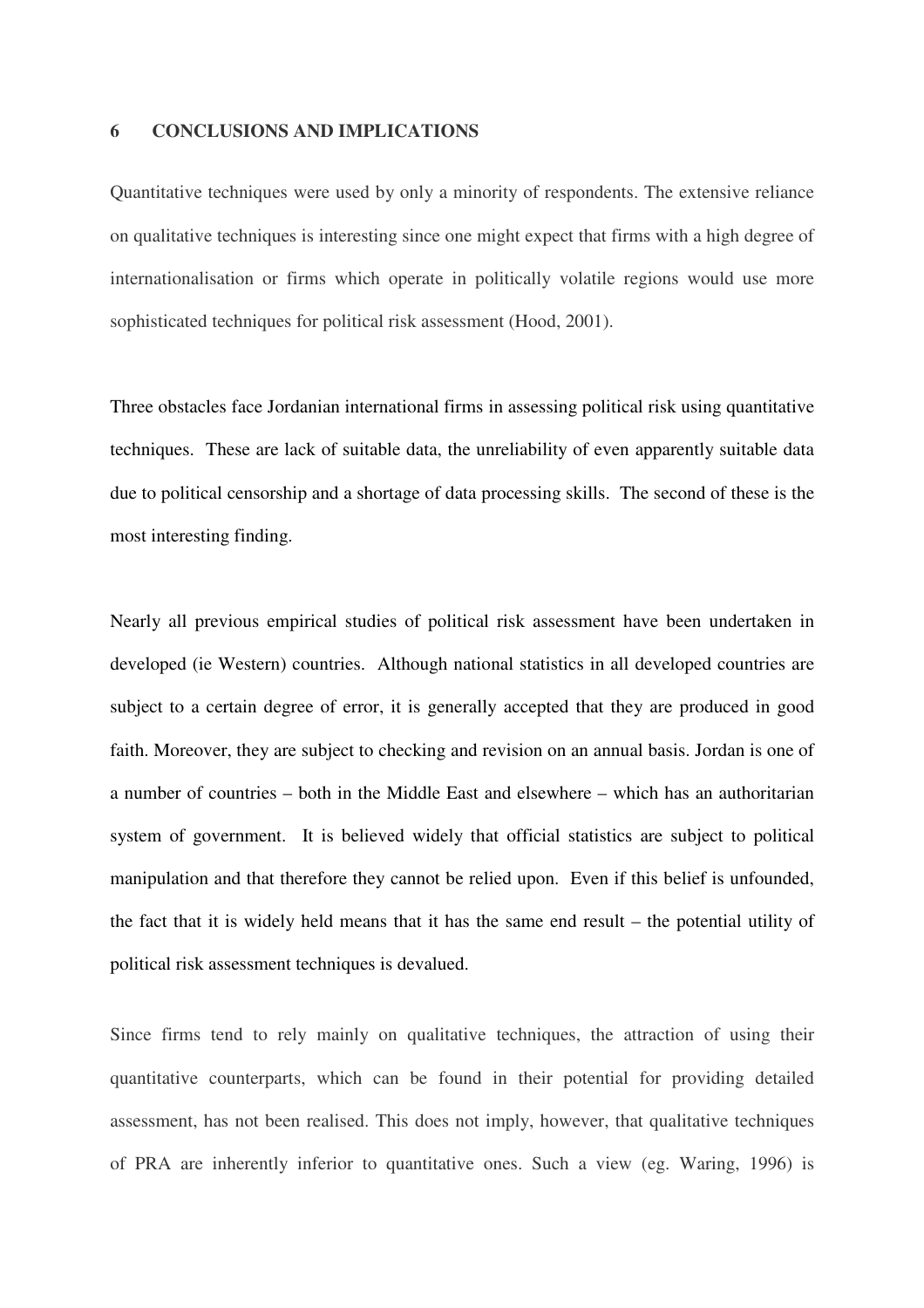unwarranted and is based on a failure to recognise that all political risk assessments are inherently value-laden. Political risk assessment is carried out by humans whose rationality has limits, especially when operating under uncertain conditions (Brink, 2004). Therefore, both approaches are vulnerable to being affected by ideologies, power relations, motivations and attitudes (Plous, 1993).

|                           | Valid $N = 75$ firms |            |        |        |           |
|---------------------------|----------------------|------------|--------|--------|-----------|
| <b>Size</b>               | Minimum              | Maximum    | Mean   | Median | <i>SD</i> |
| • Assets (US $$$ million) | 7.466                | 20,513.857 | 483.13 | 29.013 | 2,382.321 |
| $\bullet$ Employees       | 68                   | 6195       | 517.7  | 213    | 941.68    |

**Table 1: A firm's size in terms of total assets and number of employees** 

**Source:** Analysis of data obtained from: Jordanian Shareholding Companies' Guide / Amman Stock Exchange; the Jordanian Export Development and Commercial Centres Corporation (JEDCO); published data (i.e. web sites, annual reports) of many firms on a firm-by-firm basis.  $N = 75$  because four firms had not published the required data.

|                                | Size categories |               |             |  |  |
|--------------------------------|-----------------|---------------|-------------|--|--|
| Variables of size.             | Small           | Medium        | Large       |  |  |
| • Total assets US \$ (million) | $\leq$ 17.3     | $17.4 - 45.6$ | $\geq 45.7$ |  |  |
| • Number of employees          | $\leq 186$      | $187 - 312$   | $\geq$ 313  |  |  |

**Table 2: Classification of a firm's size by total assets and number of employees**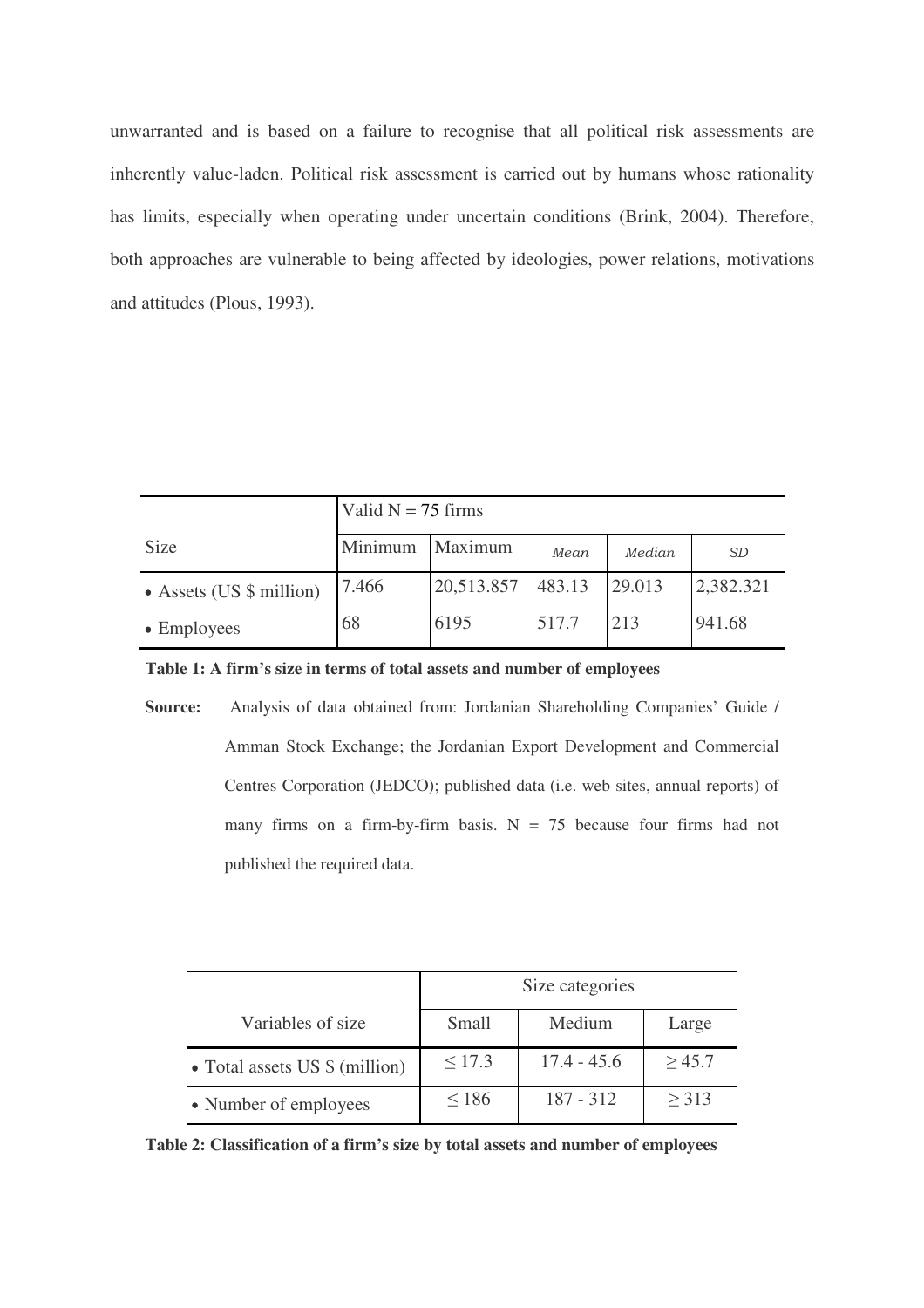|                                                                                     | Degree of internationalisation |                                     |                |  |
|-------------------------------------------------------------------------------------|--------------------------------|-------------------------------------|----------------|--|
| Indicators of internationalisation                                                  | Low                            | Medium                              | High           |  |
| • Number of years in international business (YEARS)                                 | $\leq 10$                      | $11 - 25$ years                     | > 26           |  |
|                                                                                     | years                          |                                     | years          |  |
| • Number of firms                                                                   | 15                             | 17                                  | 11             |  |
| • Revenue generated by international business activities $\leq 10.0\%$<br>(REVENUE) |                                | $11.0 \% - 25.0$<br>$\mathcal{O}_0$ | $\geq 26.0 \%$ |  |
| • Number of firms                                                                   | 17                             | 10                                  | 16             |  |
| • Number of countries in which<br>firm<br>operates<br>a<br>(COUNTRY)                | $\leq$ 5                       | $6 - 10$                            | >11            |  |
| • Number of firms                                                                   | 20                             | Q                                   | 14             |  |

**Table 3: Classification of Jordanian firms by degree of internationalisation** 

|                           | Use |      |           | Success <sup>a</sup> |      |         |
|---------------------------|-----|------|-----------|----------------------|------|---------|
| Assessment techniques:    | N   | $\%$ | Valid N N |                      | $\%$ | Valid N |
| • Judgement of manager    | 29  | 76.3 | 38        | 21                   | 55.3 | 38      |
| • Scenario development    | 14  | 38.9 | 36        | 8                    | 22.2 | 36      |
| • Expert opinion          | 9   | 23.7 | 38        | $\tau$               | 18.4 | 38      |
| • Standardised checklist  | 7   | 18.4 | 38        | $\overline{4}$       | 10.5 | 38      |
| • Delphi technique        | 3   | 7.9  | 38        | 3                    | 7.8  | 38      |
| • Quantitative techniques | 4   | 10.8 | 37        |                      | 10.8 | 37      |
| • Other techniques        |     |      |           |                      |      |         |

## **Table 4: Use and success of political risk assessment techniques**

**Notice a:** Percentage of firms that score 2 'used with moderate success' and 3 'used with a great deal of success'; details add up to more than 100 percent because of duplicate responses.

**Source:** Analysis of questionnaire data.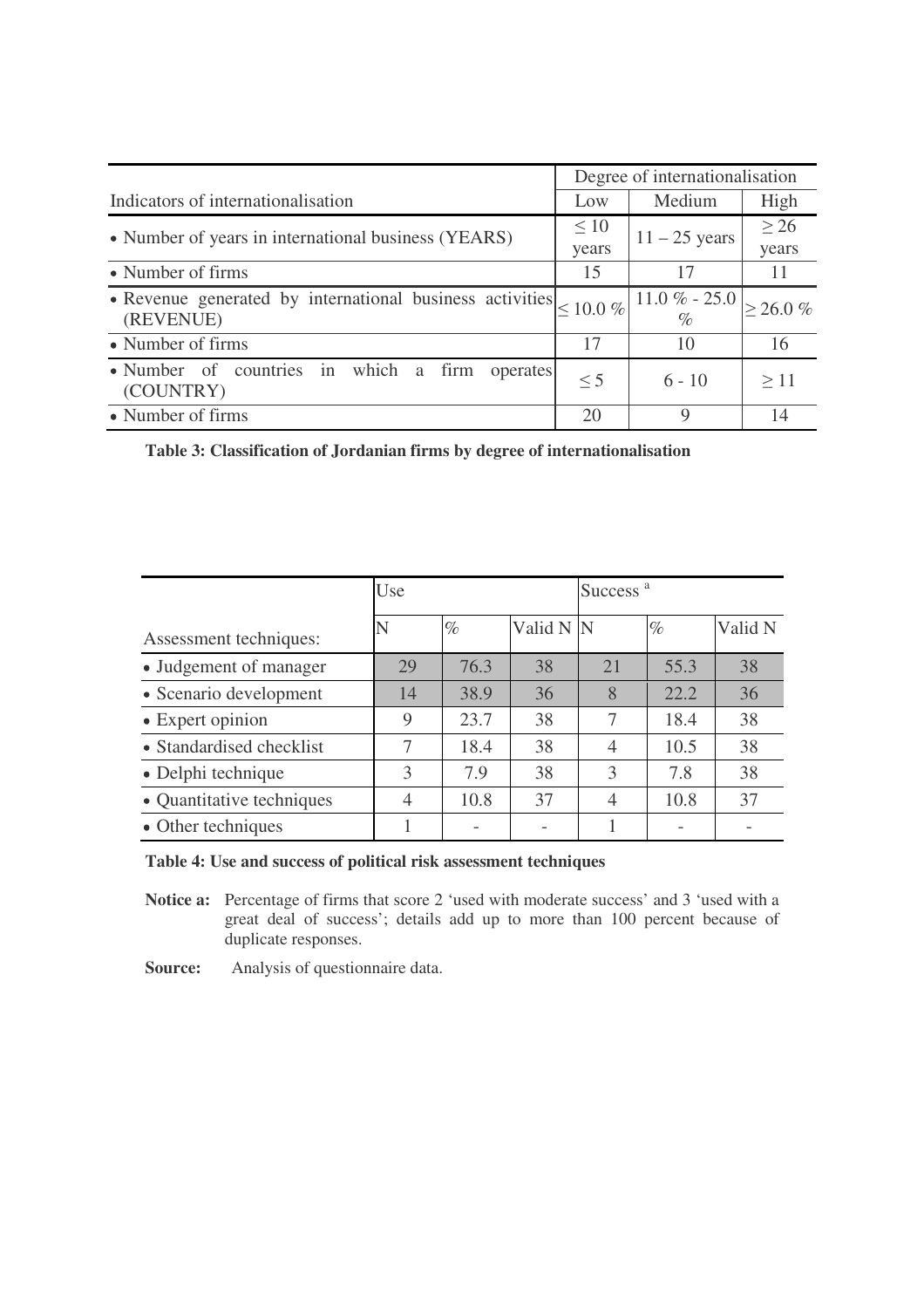|                                      | Valid $N = 37$ firms                           |                |              |  |  |  |
|--------------------------------------|------------------------------------------------|----------------|--------------|--|--|--|
| Characteristics                      | <b>Not</b><br>used<br>(N <sup>2</sup> )<br>33) | Used $(N = 4)$ | Total median |  |  |  |
| • SIZE (Assets in US $\text{\$ m}$ ) | 20.729                                         | 561.946        | 26.045       |  |  |  |
| • YEARS                              | 14                                             | 25             | 17           |  |  |  |
| • REVENUE $(\% )$                    | 20.0                                           | 27.5           | 20.0         |  |  |  |
| $\bullet$ COUNTRY                    | 6                                              | 11.5           |              |  |  |  |

**Table 5: Use of quantitative techniques and a firm's size and internationalisation (median compared)** 

**Source:** Analysis of questionnaire data.

#### **REFERENCES**

- Abumustafa, N.I. (2007). Risk diversification in emerging economics. Risk Management, 9, 36-43.
- Alon, I., & Martin, M. (1998). A normative model of macro political risk assessment. Multinational Business Review, 6(2) (Fall) 10-19.
- Anchor, J., Davies, E., & Al Khattab, A. (2006 April). Managerial concerns of political risk in international business, paper presented at the  $33<sup>rd</sup>$  AIB-UK Conference 2006 on International Business in the Age of Anxiety, Manchester.
- Bach, D. (2005 September 9). Testing the waters for signs of political risk, as well as investing in practical measures to reduce the risk of political instability and terrorism, companies would do well to engage the communities in which they work. Financial Times, p. 2.
- Bilson, C.M., Brailsford, T.J., & Hooper, V.C. (2002). The explanatory power of political risk in emerging markets. International Review of Financial Analysis, 11 (1), 1-27.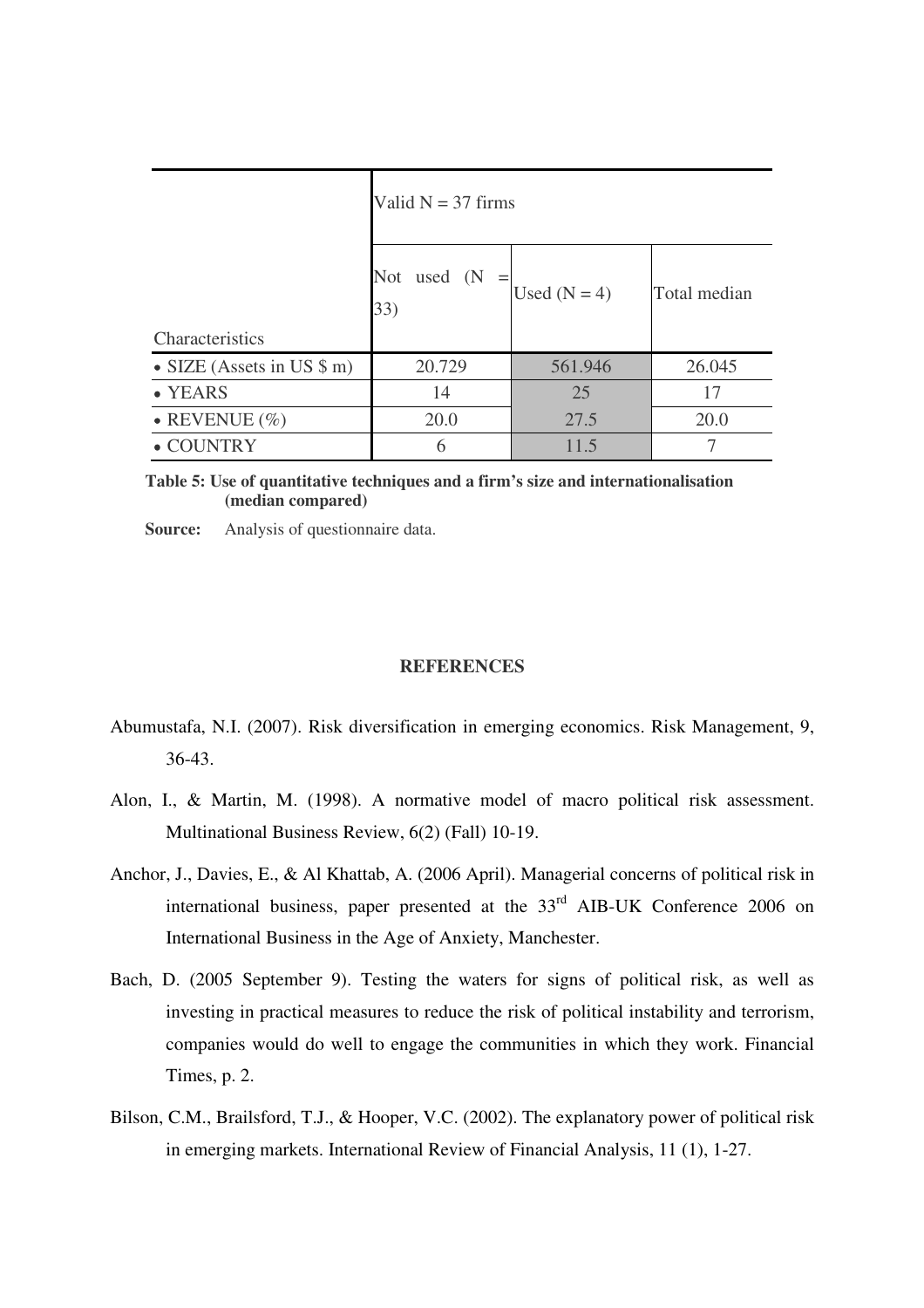- Blank, S., Basek, J., Kobrin, S., & LaPalombara, J. (1980). Assessing the political environment: an emerging function in international companies*.* New York: Conference Board Inc.
- Brink, C. (2004) Measuring political risk: risks to foreign investment*.* England; USA: Ashgate Publishing Limited.
- Burmester, B. (2000). Political risk in international business. In: M. Tayeb, (Ed.), International business: theories, policies and practices (pp. 247-272). London: Prentice Hall.
- Business Monitor International (2008), Middle East Monitor: East Med, Jordan*,* London, Business Monitor International.
- Butler, K.C, & Joaquin, D.C. (1998). A note on political risk and the required return on foreign direct investment. Journal of International Business Studies, 29(3), 599-608.
- Chicken, J. (1996). Risk handbook. London, Thomson.
- Cossett, J.C.,& Roy, J. (1991). The determinants of country risk ratings. Journal of International Business Studies, 22 (1), 135-142.
- Daniell, M. (2000). World of risk. John Wiley, Singapore.
- Demirbag, M. and Gunes, R. (2000). Political risk assessment: a case study of Turkish companies operating in Central Asian and Russian markets, Attie Monografie, 31, 105-120.
- Economist Intelligence Unit (2004, October 1). Business Middle East, p. 12
- Eichengreen, B., Rose, A.K., & Wplosz,C. (1995). Exchange market mayhem: the antecedents and aftermath of speculative attacks, Economic Policy, 10(20), 251-312
- Elkak, A. (2003, January 3.). Jordan first (in Arabic), Al-Dustur Newspaper, p 15.
- Fitzpatrick, M. (2005, June). Expanding the reach of risk management information systems. Risk and Insurance, 32-36.
- Flanagan, R., & Norman, G. (1993). Risk management and construction*.* Oxford: Blackwell Scientific.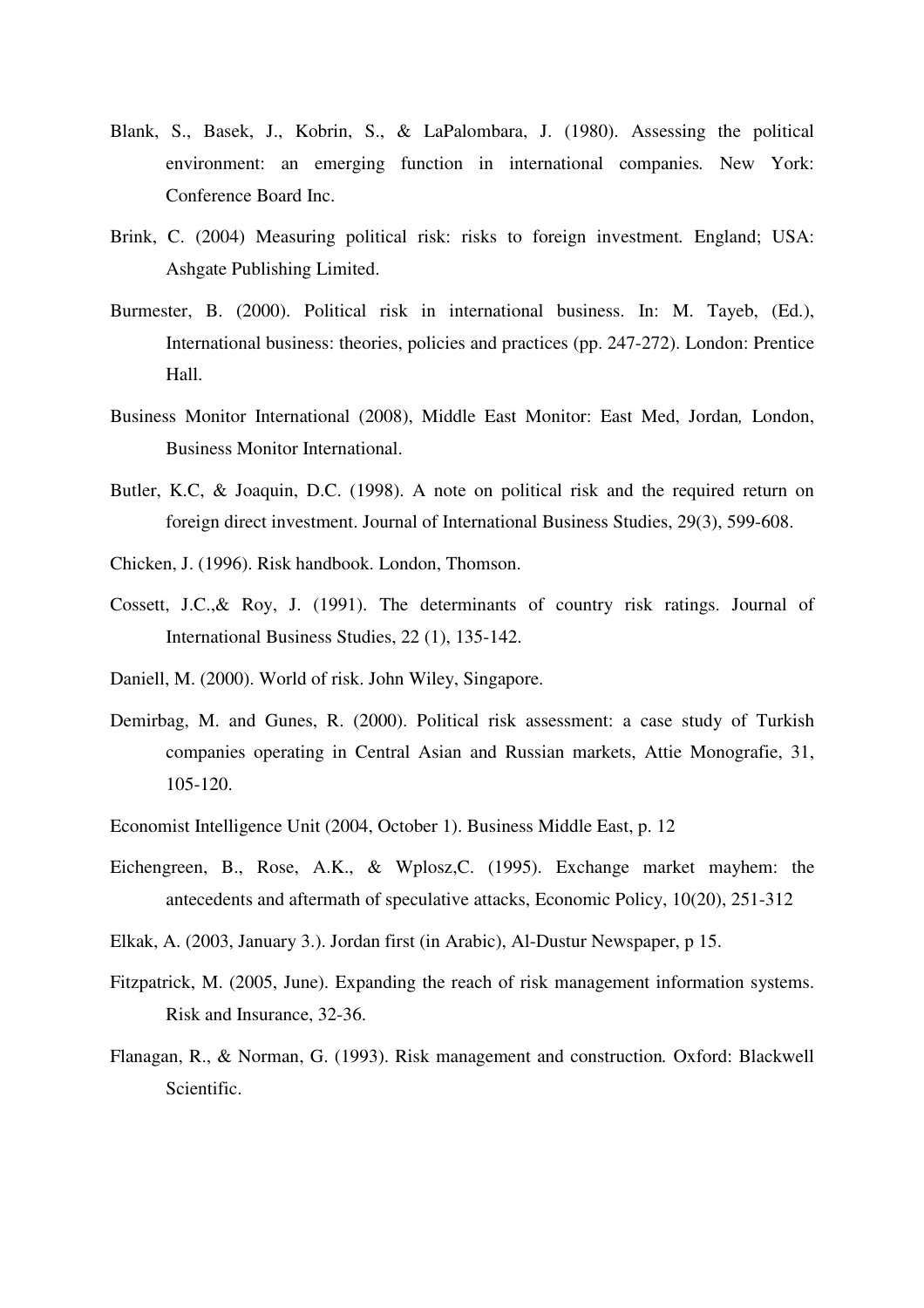- Gupta, U., & Clarke, R. (1996). Theory and application of the Delphi technique: a bibliography (1975–1994). Technological Forecasting and Social Change, 53, 185– 211.
- Hair, J., Babin, B., Money, A., & Samouel, P. (2003). Essentials of business research methods*.*  International edition. USA: John Wiley and Sons.
- Hashmi, A., & Baker, J. (1988). Political risk assessment models and techniques: analysis of the experience of MNCs. The International Trade Journal, 3(2), 187-202.
- Hassan, M.K., Maroney, N.C., El-Sady, H.M., & Telfah, A. (2003, March). Country risk and stock market volatility, predictability, and diversification in the Middle East and Africa. Economic Systems, 27(1), 63-82.
- Henisz, W.J., & Zelner, B.A. (2003). The strategic organization of political risk and opportunities. Strategic Organisation, 1(4) 451-460.
- Hollander, M., & Wolfe, D. (1999). Nonparametric statistical methods. 2<sup>nd</sup> ed. New York, Chichester: John Wiley and Sons.
- Hood, J. (2001 September). Think global. Strategic Risk, 6, 47-50.
- Hood, J., & Nawaz, M.S. (2004). Political risk exposure and management in multi-national companies: is there a role for the corporate risk manager? Risk Management: An International Journal, 6(1) 7-18.
- Howell, L.D. (2001). The handbook of country and political risk analysis. 3<sup>rd</sup> ed. USA: Political Risk Services Group.
- Howell, L.D., & Chaddick, B. (1994). Models of political risk for foreign investment and trade: an assessment of three approaches. Columbia Journal of World Business, 29(3) 70-91.

Hussey, R. (2005). A dictionary of accounting*.* New edition. Oxford: Oxford University Press.

Icon Group International (2000). Jordan Economic Studies, IGI, 56-69.

- Jain, S.C. (1990). International marketing management*.* 3 rd ed. Boston: Kent series in marketing.
- Kearns, I. (1997). Political risk analysis: a conceptual re-evaluation*.* PhD. thesis, Staffordshire University. UK: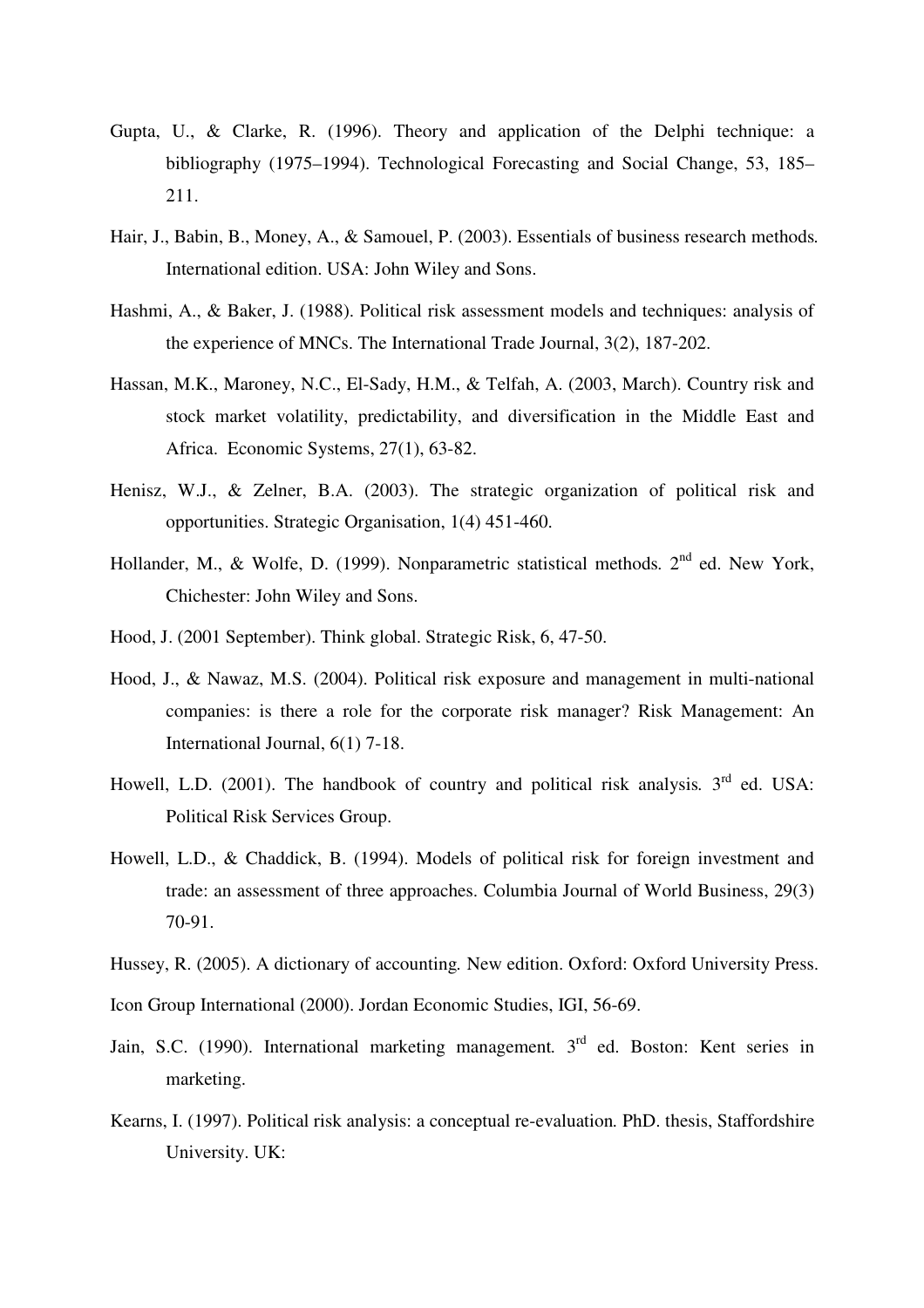- Keillor, B., Boller, G., & Ferrell, O. (1997). Firm-level political behaviour in the global marketplace, Journal of Business Research, 40, 113-126.
- Keillor, B., Wilkinson, T., & Owens, D. (2005). Threats to international operations: dealing with political risk at the firm level, Journal of Business Research, 58(5), 629-635.
- Kennedy, C. (1987). Political risk management*.* Connecticut: Quorum Books.
- Kennedy, C. (1988 November/December). Political risk management: a portfolio planning model. Business Horizons, 31(6), 26-33.
- Kettis, M. (2004). The challenge of political risk: exploring the political risk management of Swedish multinational corporations. PhD. thesis, Stockholm University, Sweden
- Knowles, W. (2005). Jordan since 1989: a study in political economy. Tauris, I.B.
- Kobrin, S. (1981a). Assessing political risk overseas, Wharton Magazine, 6(2), 25-31.
- Kobrin, S. (1981b). Political assessment by international firms: models or methodologies? Journal of Policy Modelling, 3(2) 251-270.
- Kobrin, S. (1982). Managing political risk assessment: strategic response to environmental change*.* California: University of California Press.
- Kwon, Y., & Konopa, L. (1993). Impact of host country market characteristics on the choice of foreign market entry mode. International Marketing Review, 10(2), 60-76.
- Leedy, P.D.,& Ormrod, J.E. (2001). Practical research: planning and design. 7<sup>th</sup> ed. New Jersey: Prentice Hall.
- Levinsohn, A. (2002). New geopolitics spotlights political risk management. Strategic Finance, 83(7), 38-43.
- Minor, J. (2003). Mapping the new political risk, Risk Management, 50(3), 16.
- Nawaz, M.S., & Hood, J. (2005). Managing international business risk political, cultural and ethical dimensions: a case study approach. Journal of Insurance Research and Practice, 20(1), 16-24.
- Neuman, W. (2000). Social research methods: qualitative and quantitative approaches. 4<sup>th</sup> ed. London; Boston: Allyn and Bacon.
- Oetzel, J. (2005). Smaller may be beautiful but is it more risky?: assessing and managing political and economic risk in Costa Rica. International Business Review, 14, 765-790.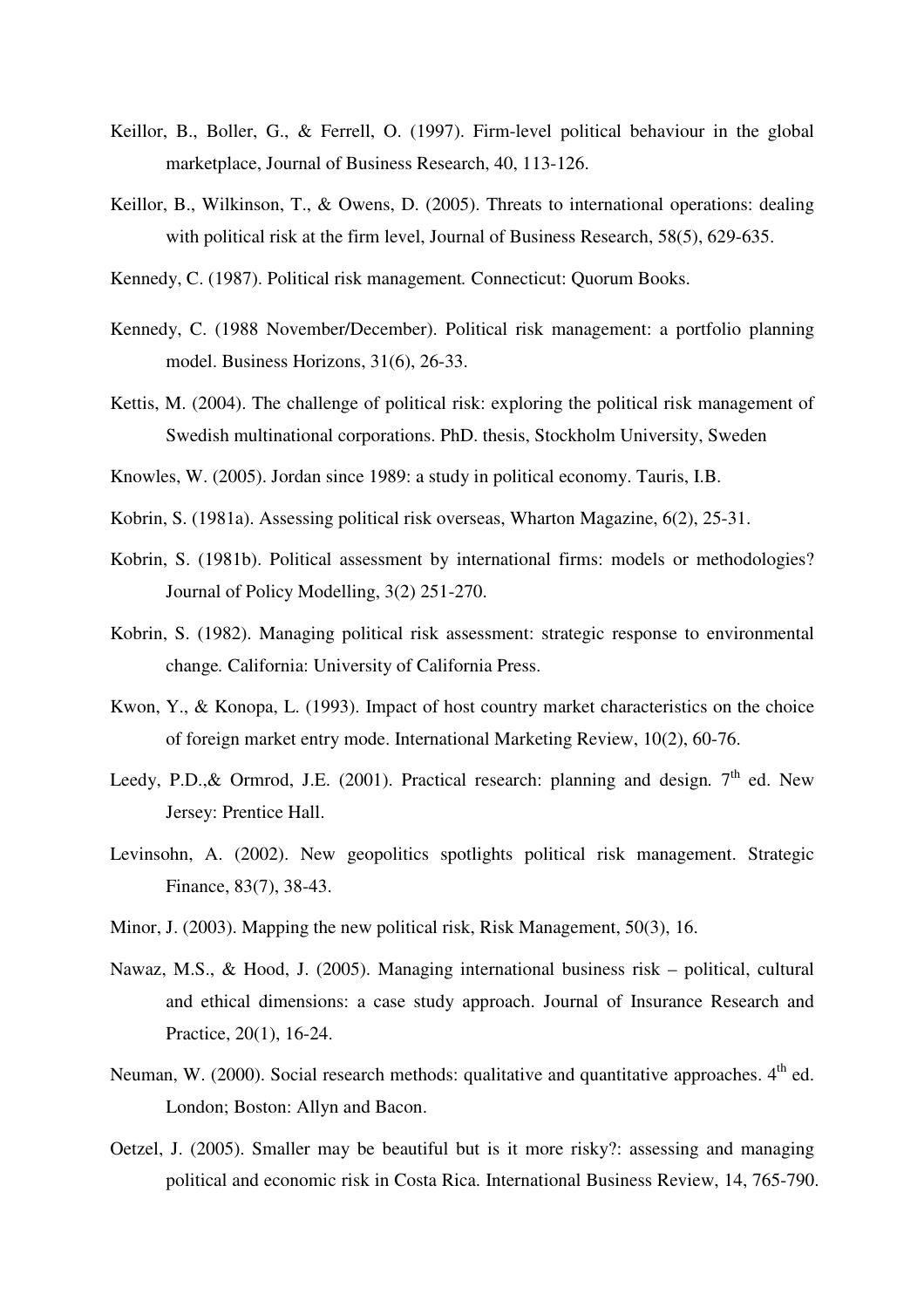- Oetzel, J.M., Bettis, R.A., & Zenner, M (2001). Country risk measures: how risky are they? Journal of World Business, 36(2), 128-145.
- Pahud De Mortanges, C., & Allers, V. (1996). Political risk assessment: theory and the experience of Dutch firms. International Business Review, 5(3), 303-318.
- Plous, S. (1993). The psychology of judgement and decision making. New York: McGraw-Hill.
- Rice, G., & Mahmoud, E. (1990). Political risk forecasting by Canadian firms. International Journal of Forecasting*,* 6, 89-102.
- Robock, S.H. (1971). Political risk: identification and assessment. Columbia Journal of World Business, 6(4), 6-20.
- Shapiro, A. (2003). Multinational financial management. 7<sup>th</sup> ed. New York and UK: Wiley and Sons.
- Siegel, S.N., & Castellan, N.J. (1988). Nonparametric statistics for the behavioural sciences*.*  2<sup>nd</sup> ed. New York: McGraw-Hill.
- Simon, J. (1985). Political risk forecasting. Futures*,* 17(2), 132-148.
- Stapenhurst, F. (1992a). Political risk analysis around the North Atlantic*.* New York: St. Martin's Press.
- Stapenhurst, F. (1992b). The rise and fall of political risk assessment. Management Decision, 30(5), 54-57.
- Stosberg, J. (2005). Political risk and the institutional environment for foreign direct investment in Latin America. Frankfurt: Peter Lang.
- Subramanian, R., Motwani, J., & Ishak, S. (1993). Political risk analysis of U.S firms: a theoretical framework and an empirical analysis. Multinational Business Review*,* 1(2) (Fall) 37-46.
- The Jordanian Shareholding Companies Guide (2003). (CD-ROM). Amman Stock Exchange, Amman.
- Ting, W. (1988). Multinational risk assessment and management: strategies for investment and marketing decisions*.* New York: Quorum Books.